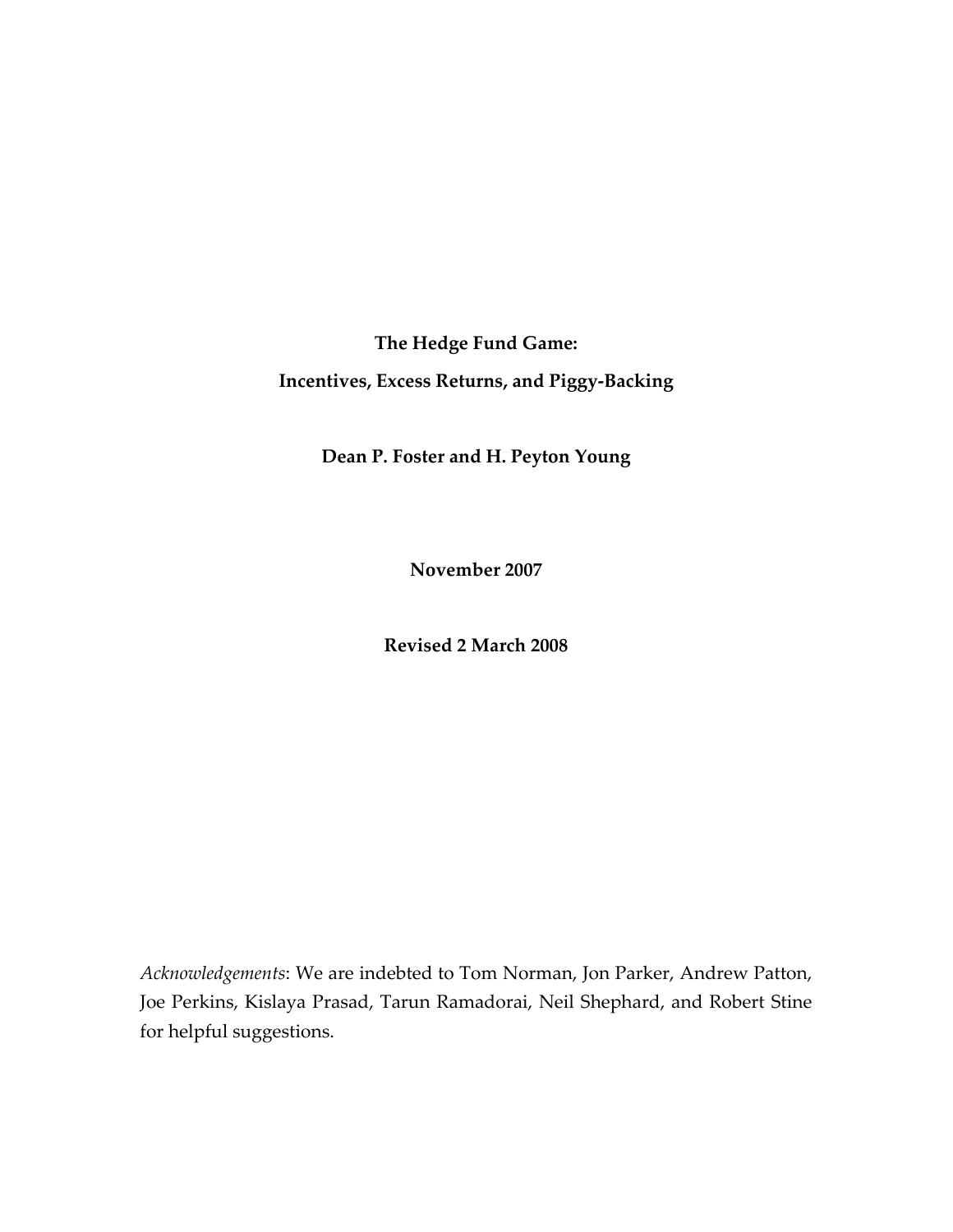# **Abstract**

We show that it is very difficult to structure incentive schemes that distinguish between unskilled hedge fund managers, who cannot generate excess returns, and highly skilled managers who can consistently deliver such returns. Under any incentive scheme that does not levy penalties for underperformance, managers with no investment skill can "game" the system to earn expected fees that are at least as high, relative to expected gross returns, as they are for the most skilled managers. Various ways of eliminating this "piggy-back problem" are examined, but the nature of the derivatives market means that it cannot be eliminated entirely.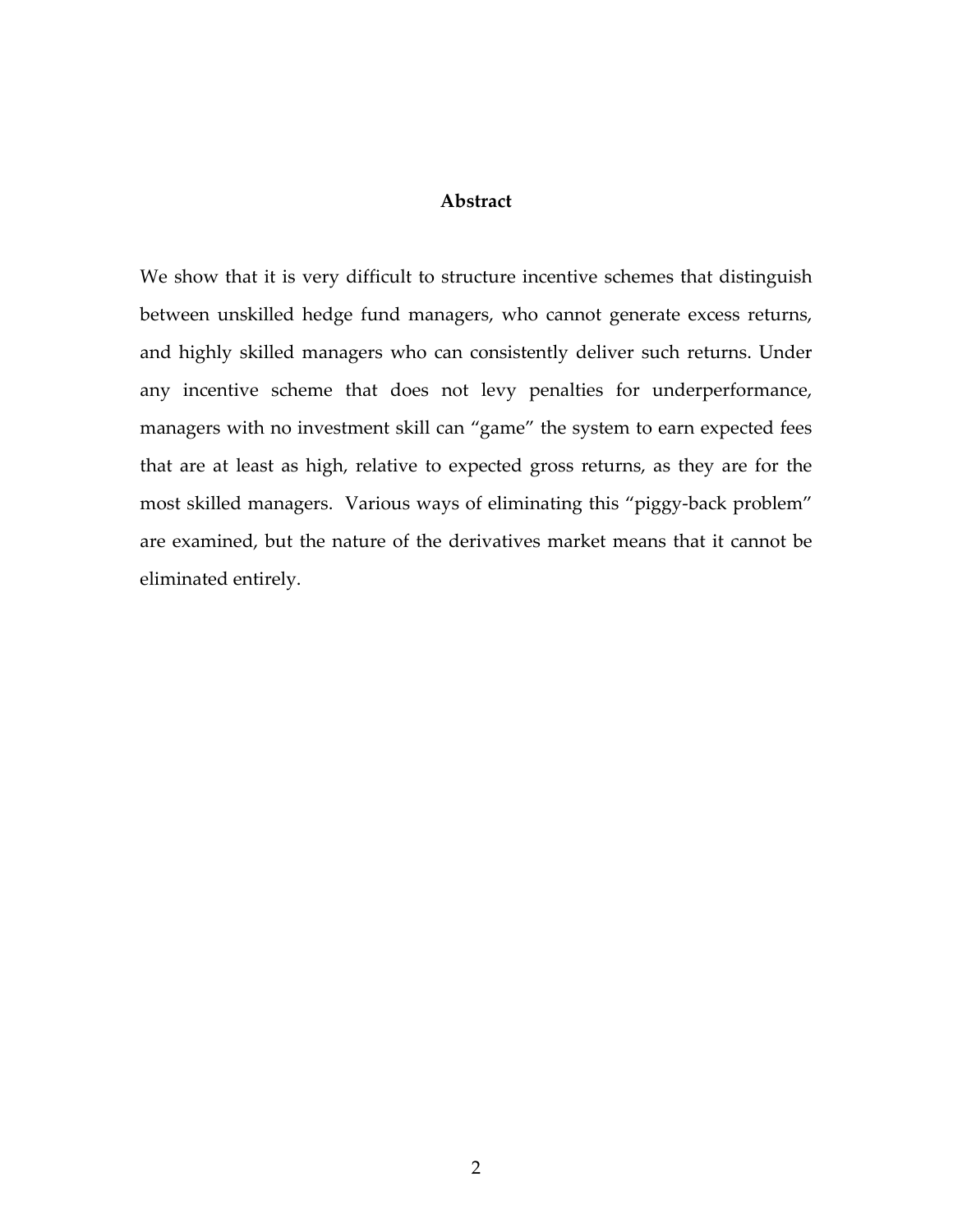## **1. Background**

1

Hedge funds are largely unregulated investment pools that have become increasingly important in the marketplace. The typical fee structure is a two-part pricing scheme in which the manager takes a fixed annual percentage of funds under management (the *management fee*), plus another percentage on that portion of returns that exceed some pre‐established benchmark (the *incentive fee*). A fairly common arrangement is a management fee between 1% and 2%, an incentive fee of 20%, and a benchmark rate of return in the region of 5‐10% [Ackermann, McEnally, and Ravenscraft, 1999].

The purpose of such incentive contracts is to reward exceptional performance and to align the interests of investors and managers as closely as possible. Twopart incentive schemes certainly reward performance, but they are not very satisfactory on the second count. One reason is that the convexity of the fee structure encourages managers to employ strategies with high variance, which is not always in the best interests of the investors, particularly those who are risk averse. A second problem is that the pay-as-you-go feature encourages managers to push high returns forward in time, because poor returns later are not used to offset the amounts earned from high returns early on. These points have been discussed at length in the prior literature; see among others Starks (1987), Carpenter (1998), and Ackermann, McEnally, and Ravenscraft (1999).<sup>1</sup>

This paper considers a different problem that has received less attention, namely, the vulnerability of incentive schemes to manipulation. We show, in particular,

<sup>1</sup> For statistical analyses of recent hedge fund performance see Malkiel and Saha (2005) and Ibbotson and Chen (2006).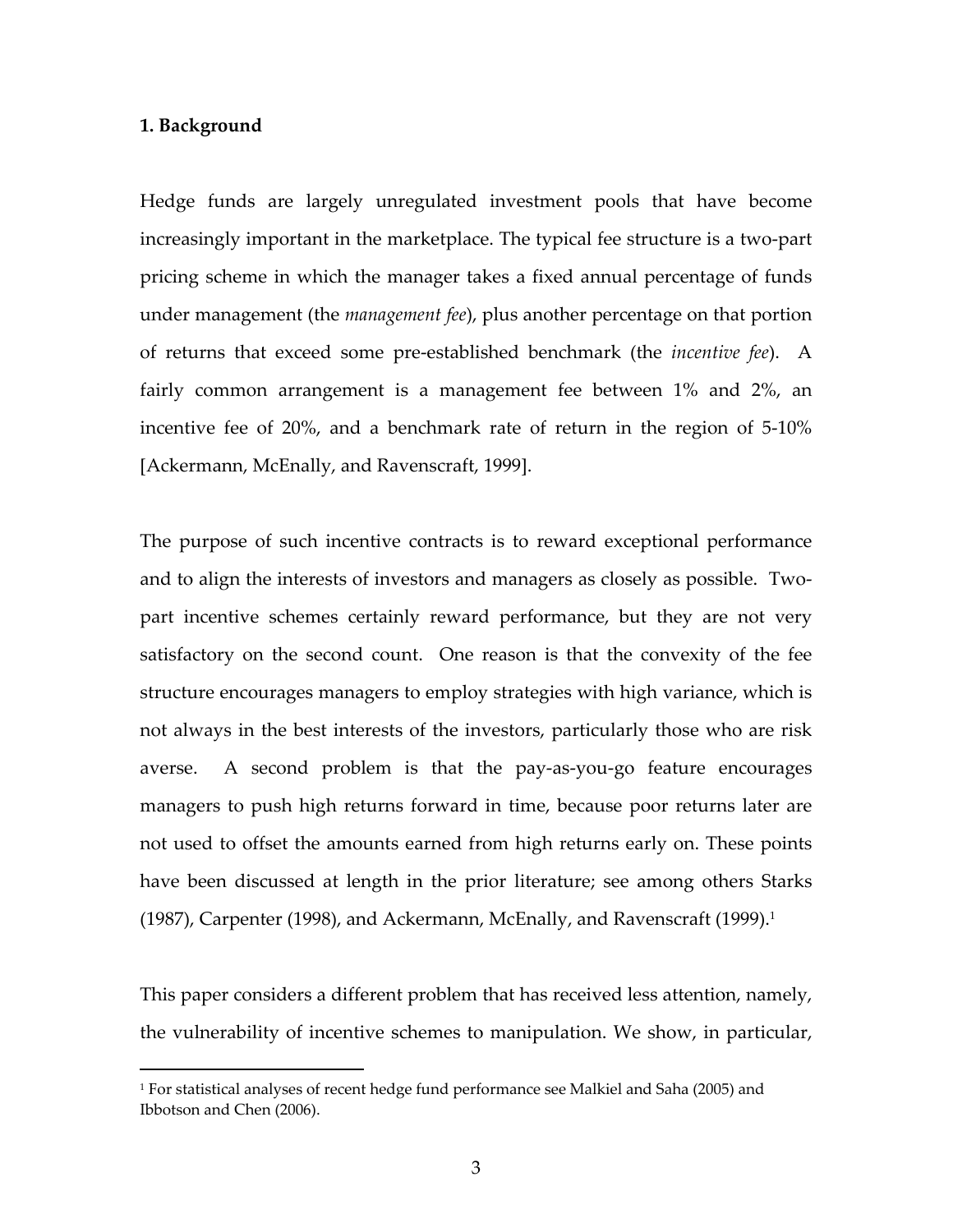that managers can mimic exceptional performance records with high probability (and thereby earn large fees), without delivering exceptional performance *in expectation*. We give a precise formulation of this "piggy‐back problem," and show that it is both very large and very difficult to correct. In particular it is very hard to set up an incentive structure that rewards skilled hedge fund managers without at the same time rewarding unskilled managers and outright con artists. Furthermore, any incentive scheme that does not directly penalize underperformance can be gamed by the manager so that his expected fees are at least as high, relative to expected gross returns, as for the most skilled managers.

This rather surprising result, which is established in theorem 1 below, stems from the unusual flexibility of the derivatives market. It also has a disturbing corollary: since the cost of entry is low relative to the potentially enormous fees, the industry risks being inundated by managers who are gaming the system rather than delivering high returns, which could ultimately lead to a collapse in investor confidence. In other words, this is a potential 'lemons' market (Akerlof, 1970) in which lemons can be manufactured at will, and the lemons look good for a long time before their true nature is revealed. This difficulty can be attenuated by insisting on greater transparency in the strategies that funds employ, but designing measures of risk exposure that cannot be circumvented using derivatives turns out to be an extremely challenging problem that will be considered elsewhere.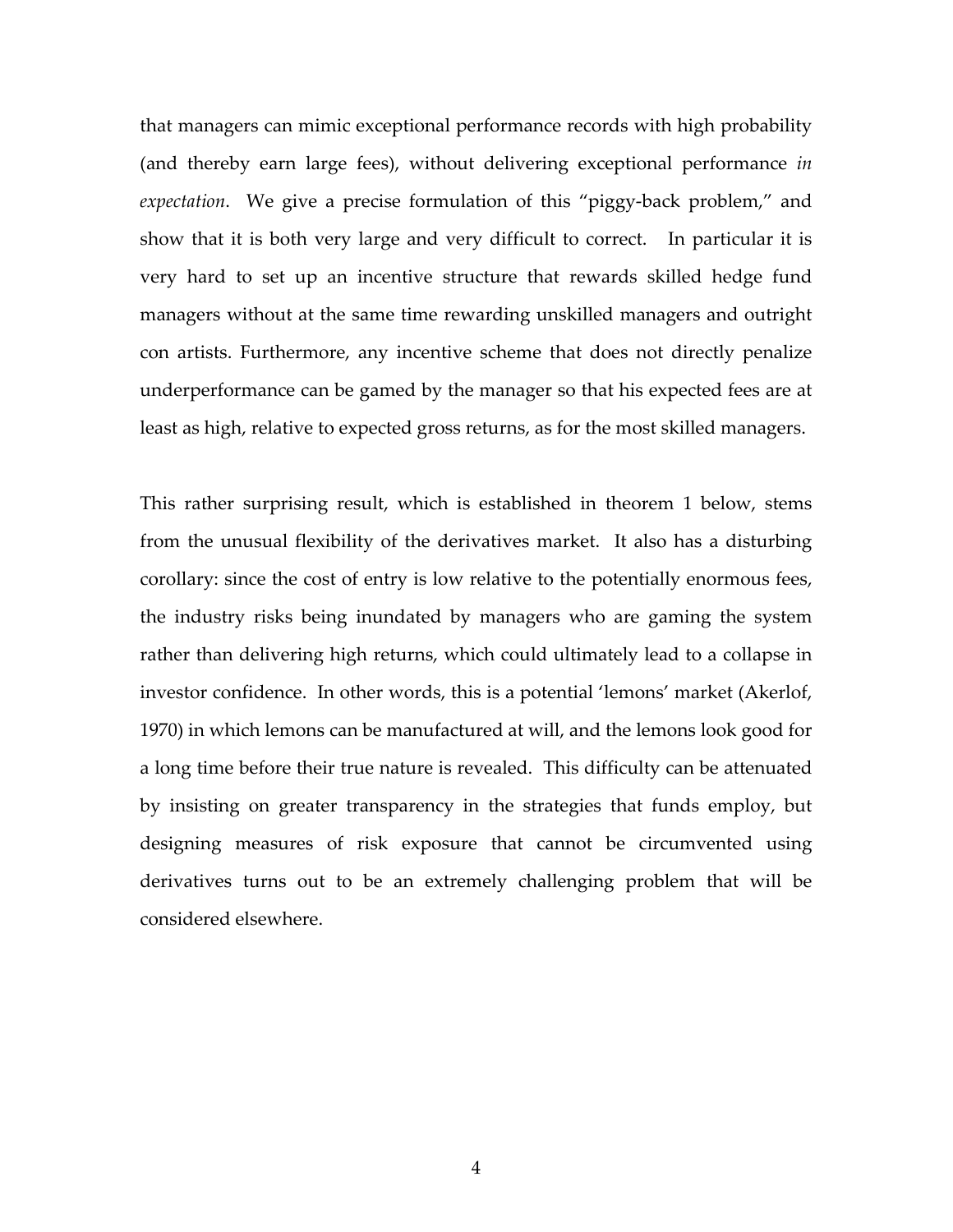## **2. A simple method for generating fake alpha**

The nature of the problem can be illustrated by a somewhat whimsical example that we have found useful in communicating these ideas to students and non‐ specialists. The scheme described below is quite transparent, and is not necessarily the best way to deceive investors or auditors. However, there are more complex schemes with similar characteristics that very likely are in use and would be difficult to detect even in a detailed audit (Lo, 2001).

An enterprising man named Oz sets up a new hedge fund with \$100 million. The stated aim is to earn at least 10% in excess of some benchmark rate of return, say the going rate on one‐year government bonds. Returns will be uncorrelated with the usual asset classes, that is, the excess returns are supposedly 'pure alpha'. The fund will run for five years and investors can cash out at the end of each year if they wish. The fee is the customary 'two and twenty': 2% annually for funds under management, and a 20% incentive fee for annual investment returns that exceed the benchmark.

*Step 1*. Oz starts operations on the first business day of the year by writing a certain number of binary calls on an event that will occur with probability 10% by the end of the year. An example would be the event "the S&P 500 ends the year with a gain of at least *x*%," where *x* is chosen so that the market's estimate of its probability is about 10%. Each call pays \$1 million if the event occurs; otherwise the call expires worthless. To simplify matters we shall assume that the calls are *fully covered*: there is no borrowing and therefore no margin requirements. This makes the scheme more transparent analytically.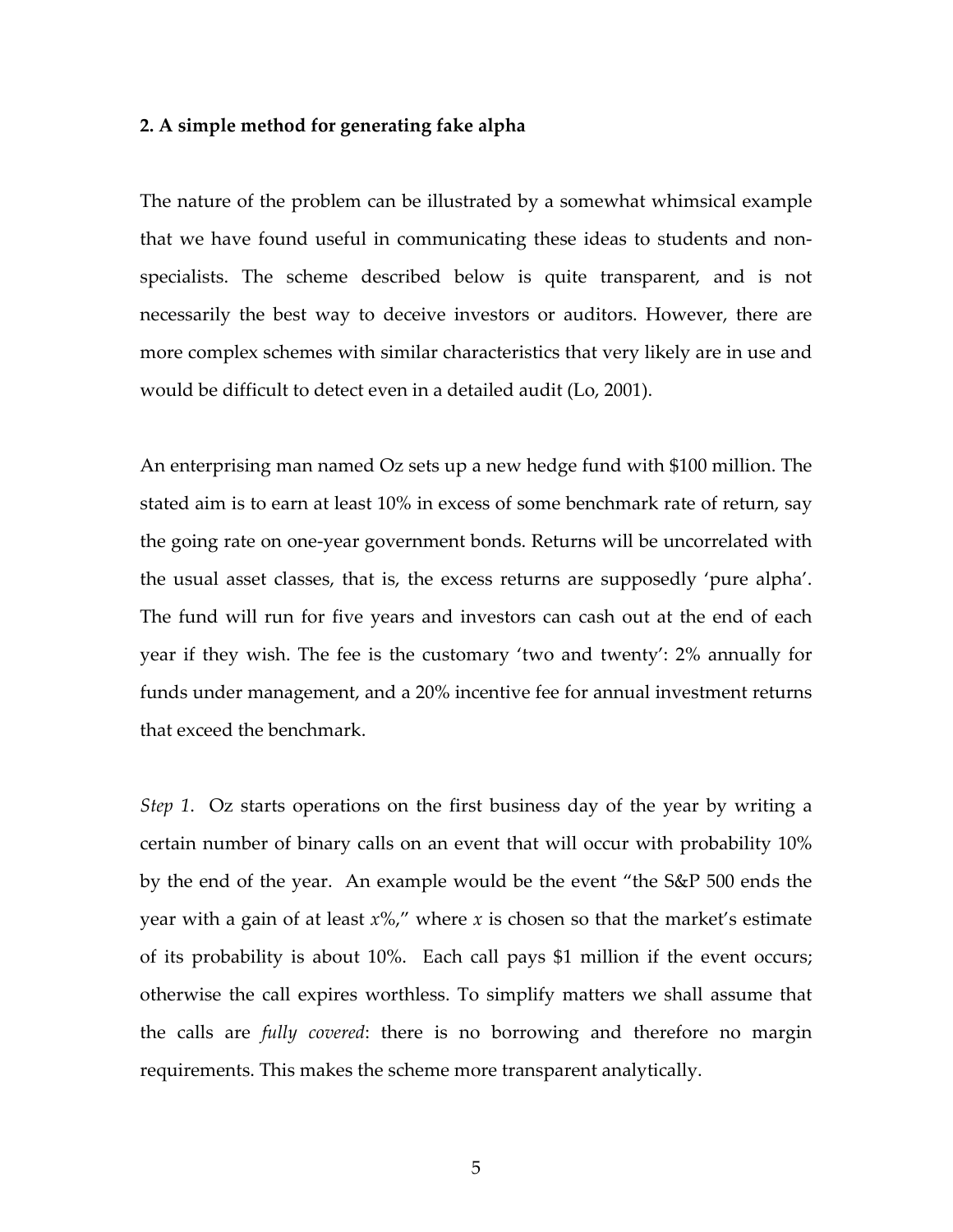*Step 2*. To cover the calls in case they come due, Oz puts his funds in escrow in one-year US Treasury bills yielding 4%. The funds consist of the initial \$100 million plus the proceeds from selling the calls for their expected value, namely, \$100,000 per call (10% times \$1 million). Thus Oz can cover  $c$  calls, where  $c = 100$ + .10*c*, which implies  $c \approx 111$ .

*Step 3*. At the end of the year the chances are 90% that the calls expire worthless, that is, Oz owes the call‐holders nothing. In this case the fund has earned 4% on an initial investment of \$111.1 million, which comes to about \$115.5 million. The other outcome, which has probability 10%, is that the calls are exercised. In this case Oz pays the call‐holders \$111 million, leaving the investors with the interest earned over the year, namely \$4.5 million. In this event Oz might find it prudent to close the fund early; he can always start a new one under another name next year.2

Under both outcomes, Oz earns his annual management fee. Furthermore, with probability 90% he earns 20% of the returns in excess of 4%. An important point to notice is that, as long as the fund does not crash it keeps compounding at a substantial rate, namely, at a rate of 11.2% net of fees: 15.5% gross minus a 2% management fee minus a .20(15.5 - 4)% incentive fee. In other words, for every year the fund does not crash Oz increases the stakes by 11.2%. A little arithmetic shows that his expected earnings in the first five years (crash or no crash) are in excess of \$19 million. Moreover, the chances are quite good (59%) that the fund

1

 $2^{2}$  In fact Oz is being generous by leaving the accrued interest on the table. He could have written another 4 calls (actually about 4.5 calls) using the interest as collateral made a gross return of over 16%. In this case the investors will be cleaned out completely when the fund crashes.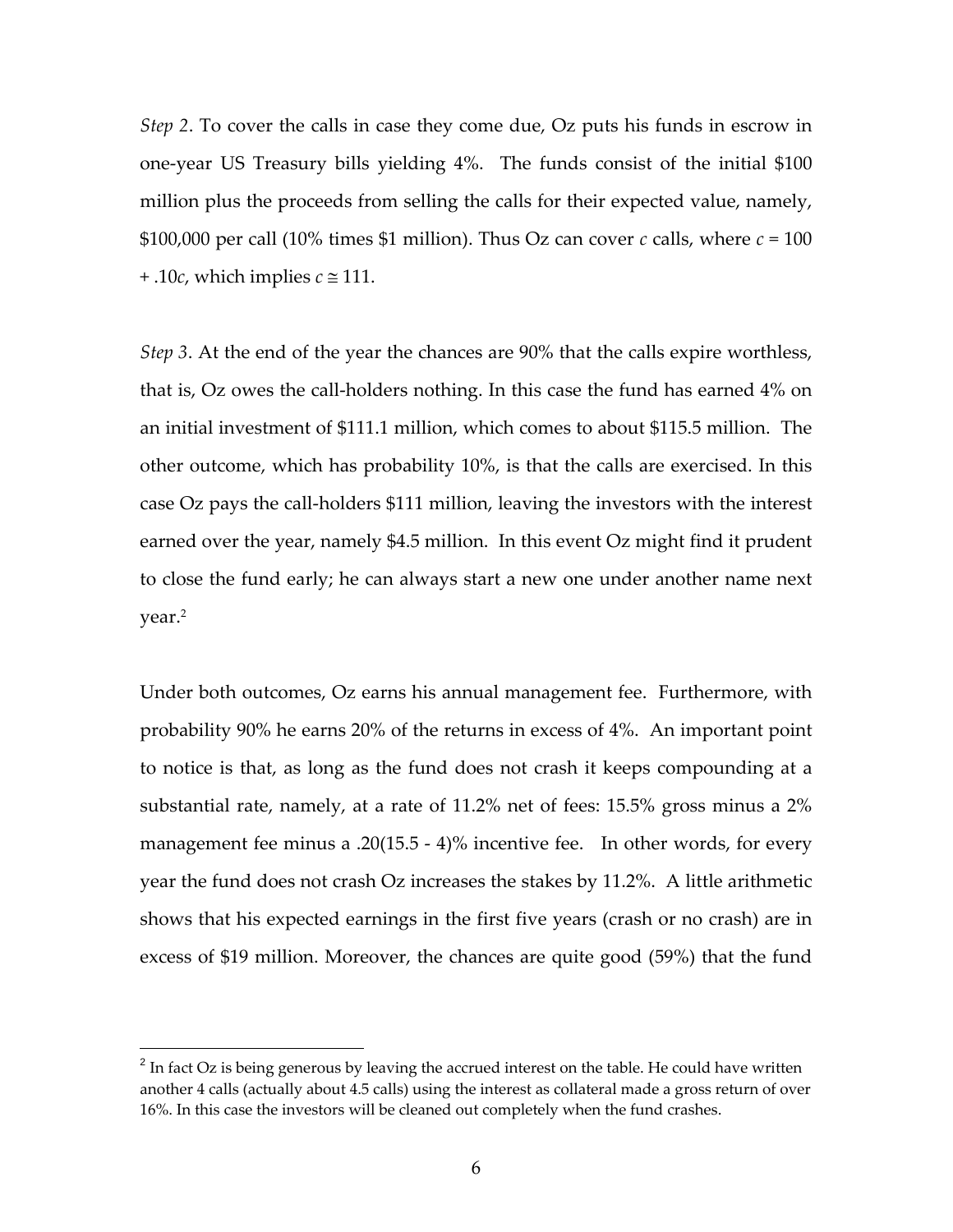closes after five years without crashing, in which case the gambit will never be exposed.

We shall call Oz's scheme for generating fake alpha a *piggy‐back strategy*. While it is doubtful that hedge fund managers use strategies that are this transparent, more sophisticated versions of it probably are in use. Lo (2001) gives the following example: take short positions in S&P 500 put options that mature in 1‐3 months and are about 7% out‐of‐the‐money (using the investors' funds as collateral). The chances are high that such options will expire worthless, in which case the manager makes money -- indeed quite a lot of money, as Lo shows by putting the strategy through its paces using historical data. Of course, there is a small probability that the market will decline sharply, the puts will be in-the-money, and the fund will lose a great deal. But this event is rare, and before it happens the manager will earn very large fees for delivering apparently above‐average performance, when the *expected* returns are at best average (but this fact is concealed from the investors).3

The same logic is at work in the piggy‐back strategy and in many other strategies one can devise. Our object is not to concoct the cleverest way to deceive investors using this approach, but to exploit the transparency of the piggy‐back strategy to make two general points. First, it is extremely difficult to detect, from a fund's track record, whether a manager is actually able to deliver excess

1

<sup>&</sup>lt;sup>3</sup> Agarwal and Naik (2004) show that many equity-oriented funds have payoffs that resemble short positions in out-of-the-money puts on the S&P 500, though of course this does not prove that managers are consciously pursuing such a strategy.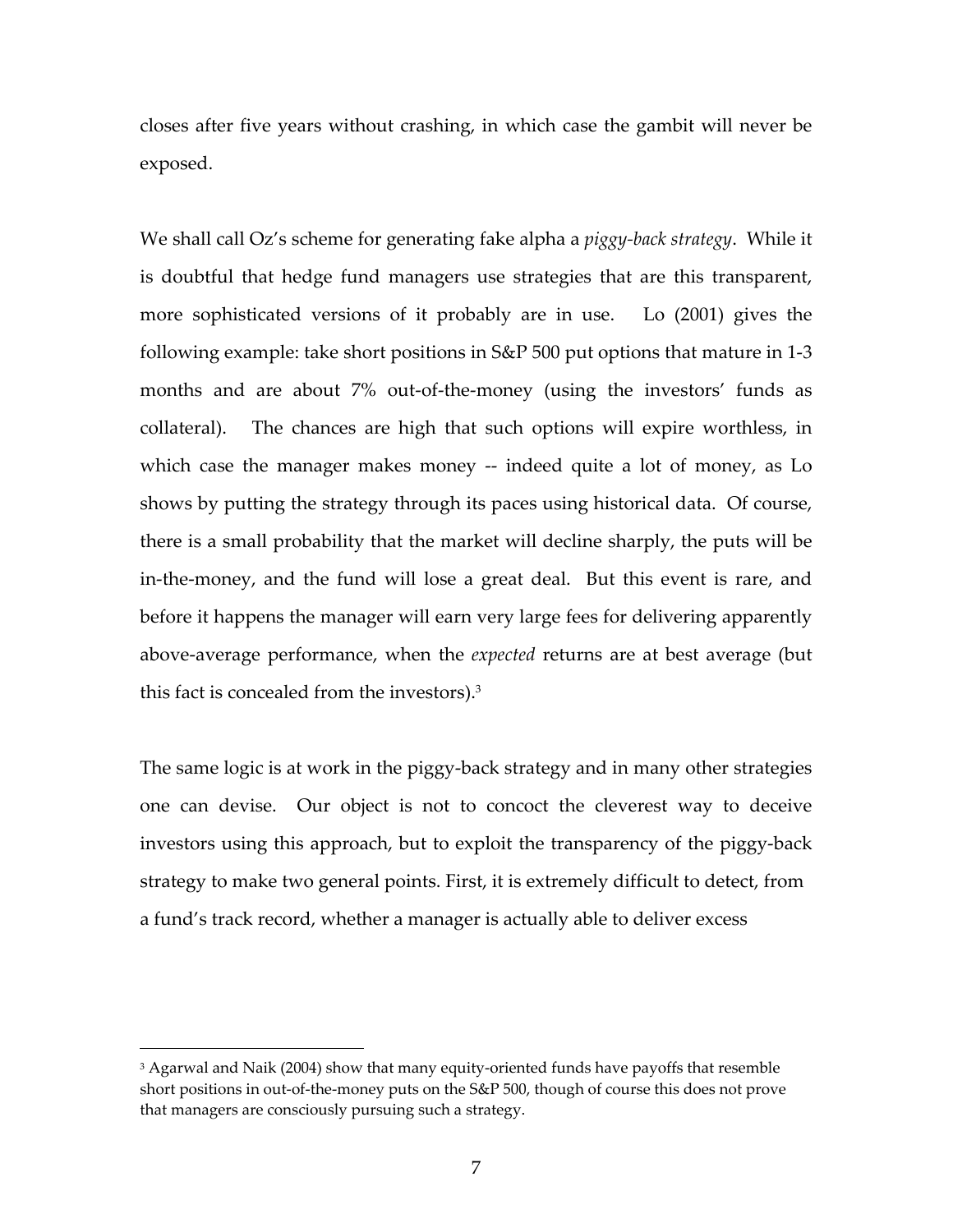returns, is merely lucky, or is an outright con artist.<sup>4</sup> Second, we show that it is essentially impossible to re‐design the incentive structure so that it keeps the con artists out of the market: *any contract that rewards skilled managers will also confer substantial expected rewards on the unskilled (and unscrupulous) managers as well*.

### **3. The piggy‐back theorem**

 $\overline{a}$ 

We now show how the scheme described above can be generalized to manufacture, with high probability, a long series of returns that are *consistently higher* than the returns being generated by *any* tradable asset such as a stock or bond index. Before describing the scheme we need to develop some notation.

Consider first the case of a safe asset, such as a government bond with an annual rate of return equal to  $r > 0$ . Suppose that a fund starts with size 1 at the beginning of year 1 and runs for *T* years. The stated aim of the fund is to generate returns that exceed *r*. The total return in year *t* will be denoted by  $(1 + r)X_t$ , where  $X_t \geq 0$  is a multiplicative random variable generated by the fund manager. There are *excess returns* in year *t* if  $X_t > 1$ , deficient *returns* if  $X_t < 1$ , and *ordinary returns* if  $X_t = 1$ . At the end of *T* years the fund's *gross return* (before fees) is 1  $Y_T = (1 + r)^T \prod X_t$  $t \leq T$  $R_r = (1+r)^T \prod X$  $=(1+r)^T \prod_{1 \leq t \leq T} X_t$  and the total *excess return* is  $E_T = \frac{1}{16}$  $Y_T = \prod X_t - 1$  $t \leq T$  $E_{\tau} = \prod X$  $=\prod_{1\leq t\leq T} X_t - 1$ .

<sup>4</sup> We can define a "con artist" as a fund manager who *knows* that he cannot generate excess returns and tries to fool his investors into thinking that he can. An "unskilled manager" is someone who *imagines* that he can generate excess returns even though he cannot. It is rational for both types of managers to use strategies that maximize expected returns, which (given the fee structure) means exposing their investors to large losses with a small but non-negligible probability. In other words, both types of managers produce bad outcomes for the investors irrespective of their intentions.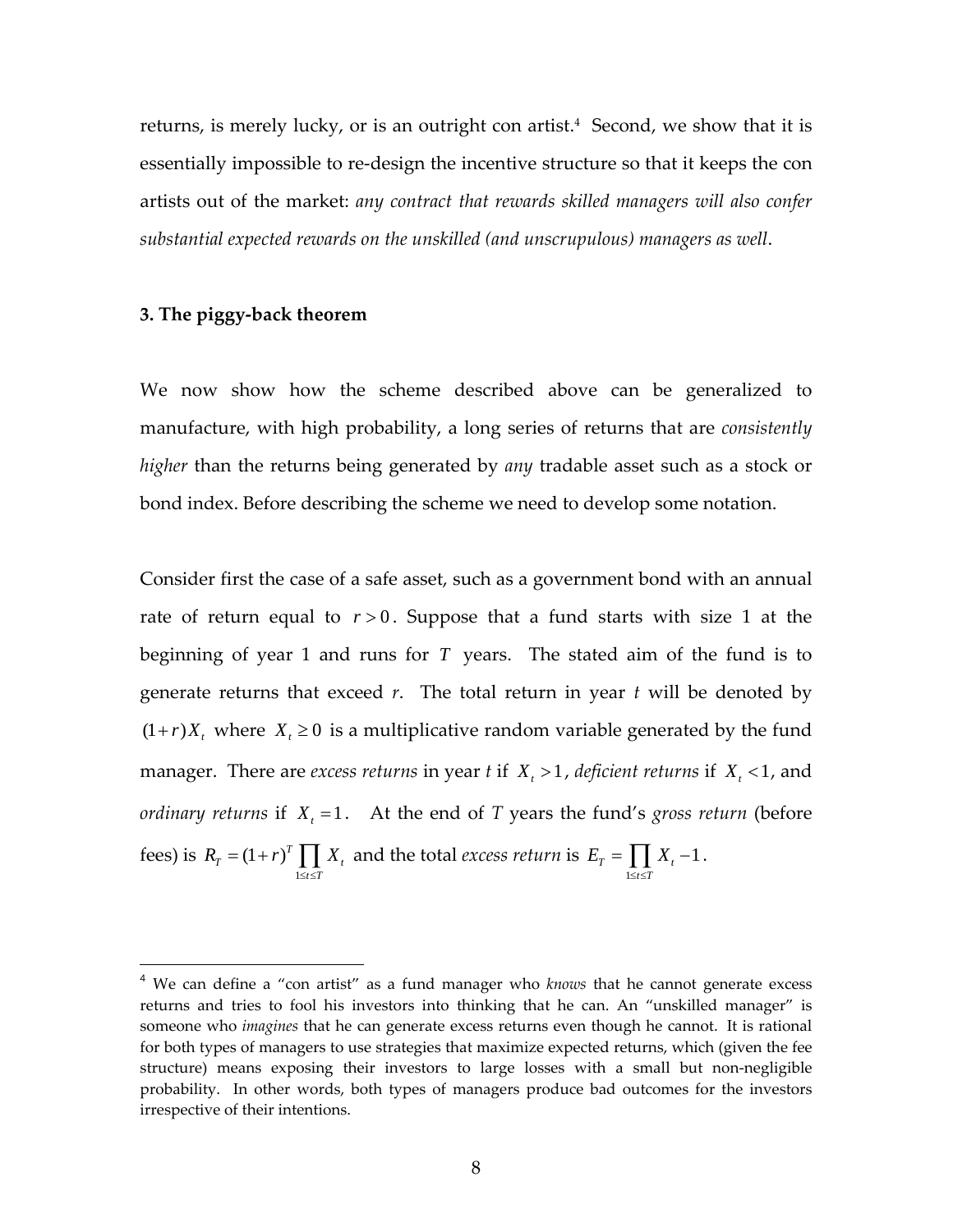This set-up can be generalized to situations where the benchmark asset delivers stochastic rather than deterministic returns. Let  ${Y<sub>i</sub>}$  be a stochastic sequence of returns generated by a tradable asset, such as a stock index. These returns are given exogenously and cannot be manipulated by the manager. As before we denote the manager's contribution to the total return in period *t* by the multiplicative random variable  $X_t \geq 0$ . In other words the total return in period *t* is  $X_t Y_t$ . After *T* years the gross return is 1  $T = \prod \mathbf{\Lambda}_t \mathbf{I}_t$  $t \leq T$  $R_{\scriptscriptstyle T} = \prod X_{\scriptscriptstyle T} Y_{\scriptscriptstyle T}$  $=\prod_{1\leq t\leq T}X_{t}Y_{t}$  and the excess return is

$$
E_T = \prod_{1 \le t \le T} X_t - 1.
$$

A specific realization of the stochastic processes  $\{X_t\}$  and  $\{Y_t\}$  over *T* periods will be denoted by  $(\vec{x}, \vec{y})$ , where  $\vec{x} = (x_1, x_2, ..., x_T)$  and  $\vec{y} = (y_1, y_2, ..., y_T)$ . Any such realization generates a series of fees for the manager. A *fee contract over T years* maps each realization  $(\vec{x}, \vec{y})$  to a series  $(\phi_1(\vec{x}, \vec{y}), ..., \phi_r(\vec{x}, \vec{y}))$  where  $\phi_t(\vec{x}, \vec{y})$  is the *fee per dollar in the fund at the start of period t and*  $0 \le \phi_i(\vec{x}, \vec{y}) \le x, y$ . The return to investors *net of fees* in period *t* is  $x_t y_t - \phi_t(\vec{x}, \vec{y})$  and the *total net return* over the first *t* periods is  $1 \leq t$  $f_t(\vec{x}, \vec{y}) = \prod [x_t y_t - \phi_t(\vec{x}, \vec{y})]$  $t' \leq t$  $r_t(\vec{x}, \vec{y}) = \prod (x, y, -\phi_t(\vec{x}, \vec{y}))$  $(\vec{x}, \vec{y}) = \prod_{1 \le i \le t} [x_i y_i - \phi_i(\vec{x}, \vec{y})]$ . Let  $r_0(\vec{x}, \vec{y}) = 1$ . Assuming no funds are withdrawn prematurely, the *total fee per initial dollar in the fund* can be expressed as

$$
\phi(\vec{x}, \vec{y}) \doteq \sum_{1 \leq t \leq T} \phi_t(\vec{x}, \vec{y}) r_{t-1}(\vec{x}, \vec{y}). \tag{1}
$$

For example, the standard 'two and twenty' contract can be written  $\phi_t(\vec{x}, \vec{y}) = .02x_t y_t + .2[x_t - 1]_+ y_t$  where  $[\cdot]_+$  denotes 'nonnegative part of' and it is assumed that the 2% management fee is collected at the end of the period.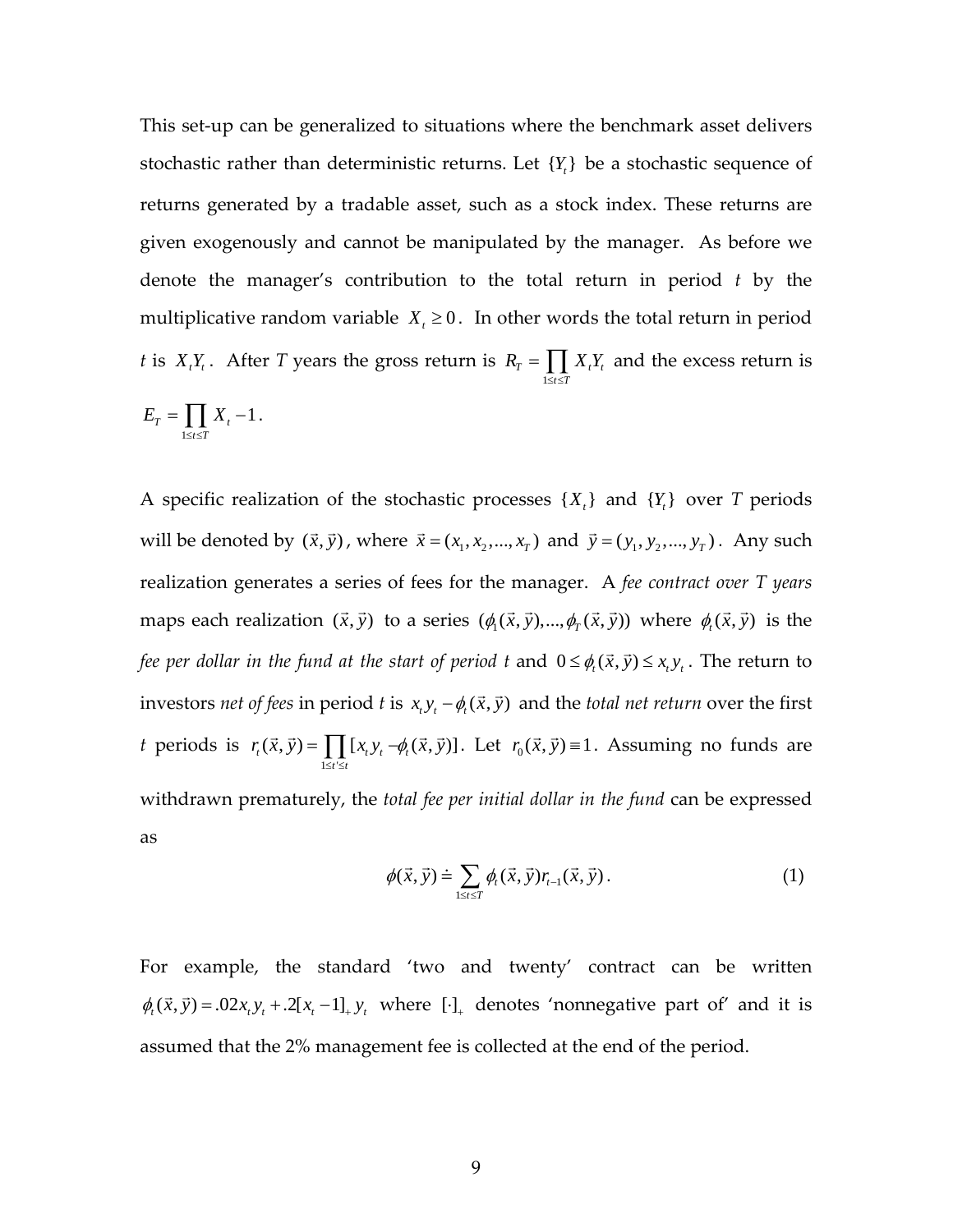It is natural to assume that fees are non-decreasing in the realized returns  $x_t$ ,  $y_t$ , although we shall not actually need this condition for our results. The nonnegativity condition will be used, but later (in section 4) we shall examine what happens when penalties are introduced for underperformance.

A manager's strategy generates a series of *T* stochastic returns  $\{X_t\} = (X_1, ..., X_T)$ , where each  $X_t$ , has a conditional distribution that may depend on the prior realizations  $(x_1, \ldots, x_{t-1}; y_1, \ldots, y_{t-1})$ . Indeed for present purposes we can *identify a strategy* with such a stochastic sequence, since we will be unconcerned with the particular investments that generated it.

A manager has *no ability* (is *unskilled*) if his strategy generates ordinary returns in every period relative to the benchmark asset, that is,  $E[X_t] = 1$  for all t and all prior realizations  $(x_1, \ldots, x_{t-1}; y_1, \ldots, y_{t-1})$ . A manager has *ability*  $\alpha > 0$  if she consistently generates excess return  $\alpha$  in every period relative to the benchmark asset, that is,  $E[X_t] = 1 + \alpha$  for all *t* and all prior realizations  $(x_1, \ldots, x_{t-1}; y_1, \ldots, y_{t-1})$ .

Given a contract  $\phi$ , a strategy  $\{X_t\}_{1\le t\le T}$ , and a benchmark asset with returns  ${Y_t}_{t}$ <sub> ${Y_t}_{t}$ </sub>, define the manager's *take* to be the expected total fee divided by the expected gross return:5

$$
\tau(\phi, \{X_{t}\}, \{Y_{t}\}) = \frac{E[\phi(\vec{X}, \vec{Y})]}{E[\prod_{1 \leq t \leq T} X_{t} Y_{t}]}.
$$
\n(2)

1

<sup>&</sup>lt;sup>5</sup> An alternative definition would be 1  $\left[ \phi(X,Y)/\prod X_{t}Y_{t}\right]$  $t \leq T$  $E[\phi(X,Y)/\prod X,Y]$  $(\vec{X}, \vec{Y}) / \prod_{1 \leq t \leq T} X_{t} Y_{t}$ , that is, the expected ratio rather

than the ratio of the expected values. A problem with this alternative is that the manager's strategy may sometimes produce zero gross returns (the fund is cleaned out), in which case the expected ratio is undefined. Under definition (2) this problem does not arise as long as the fund's gross return is positive in expectation, which we shall assume in what follows.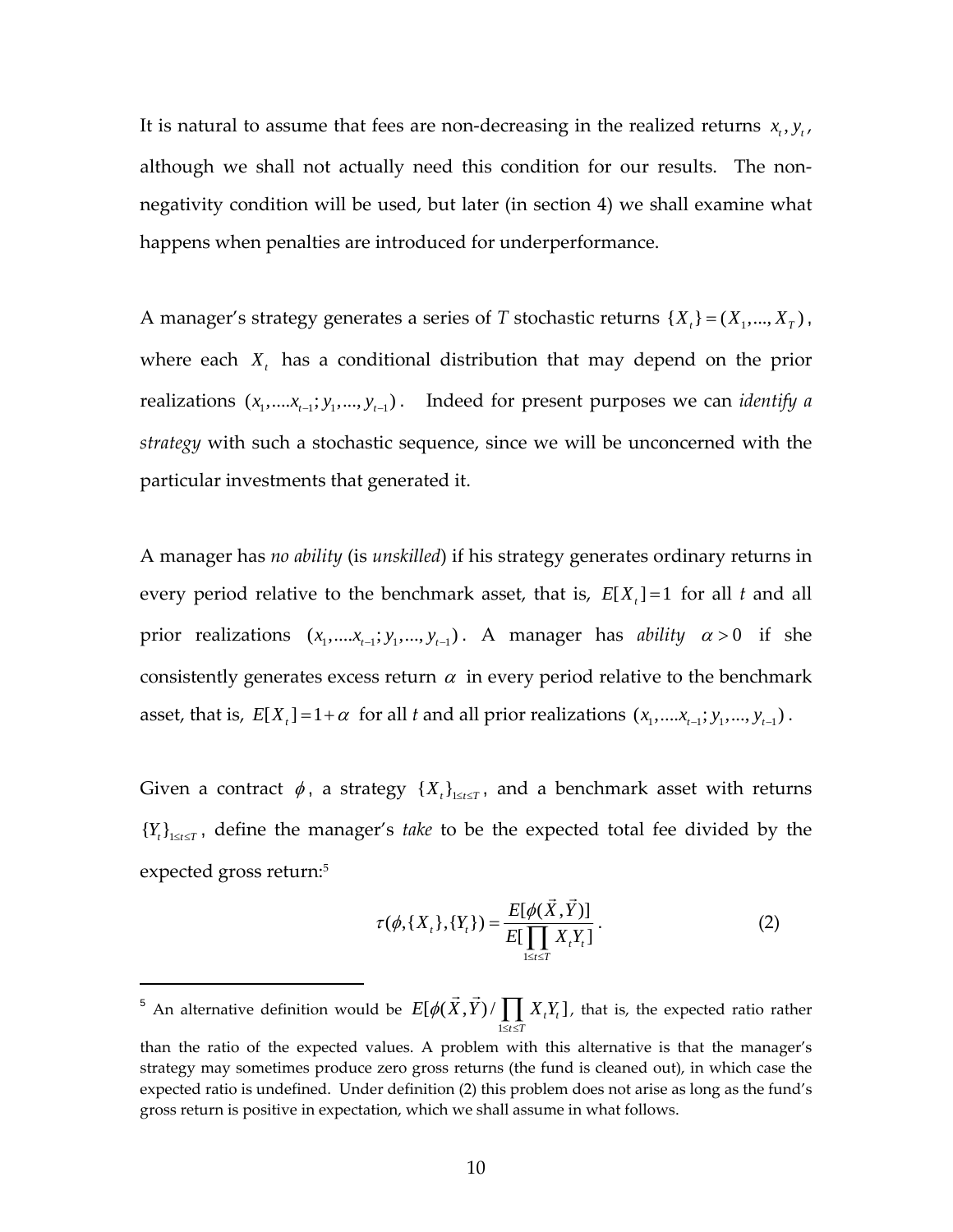We shall assume that the returns are such that the expected gross return (the denominator of (2)) is positive. We shall further assume that the tradable asset  ${Y_t }_{1 \le t \le T}$  satisfies one of the following conditions:

*Y<sub>t</sub>* is safe – it takes a constant value  $y_t$  for each *t*, or (3) *Y<sub>t</sub> is stochastic with continuous conditional density*  $f_t(y_t : y_1, ..., y_{t-1})$  *and* 

$$
0 < E[\prod_{1 \le t \le T} Y_t] < \infty \,. \tag{4}
$$

*Theorem* 1. Let  ${Y_t}_{1 \le t \le T}$  be a benchmark *tradable* asset *with returns that satisfy* (3) or *(4), and let*  $\phi$  *be a non-negative contract.* 

*i) A manager with no ability can generate any desired sequence of excess returns*   $(x_1, ..., x_T) \geq (1,...,1)$  *with probability* 1  $1/\prod x_i$  $t \leq T$ *x*  $\prod_{1 \leq t \leq T} x_t$  for all realizations of  $\{Y_t\}_{1 \leq t \leq T}$ .

ii) The resulting take of the no-ability manager is at least as large as the take of a manager *who delivers the same series*  $\vec{x} = (x_1, ..., x_T)$  *with certainty. In particular, the take of the no‐ability manager is at least*

$$
\frac{E_{\vec{Y}}[\phi(\vec{x}, \vec{Y})]}{\left[\prod_{1 \leq t \leq T} x_t \right] E_{\vec{Y}}[\prod_{1 \leq t \leq T} Y_t]}.
$$
\n(5)

The idea of the proof is to show that an unskilled manager can piggy‐back on any series of excess returns that a more skilled manager could generate by creating a series of covered options that *mimic* these returns with positive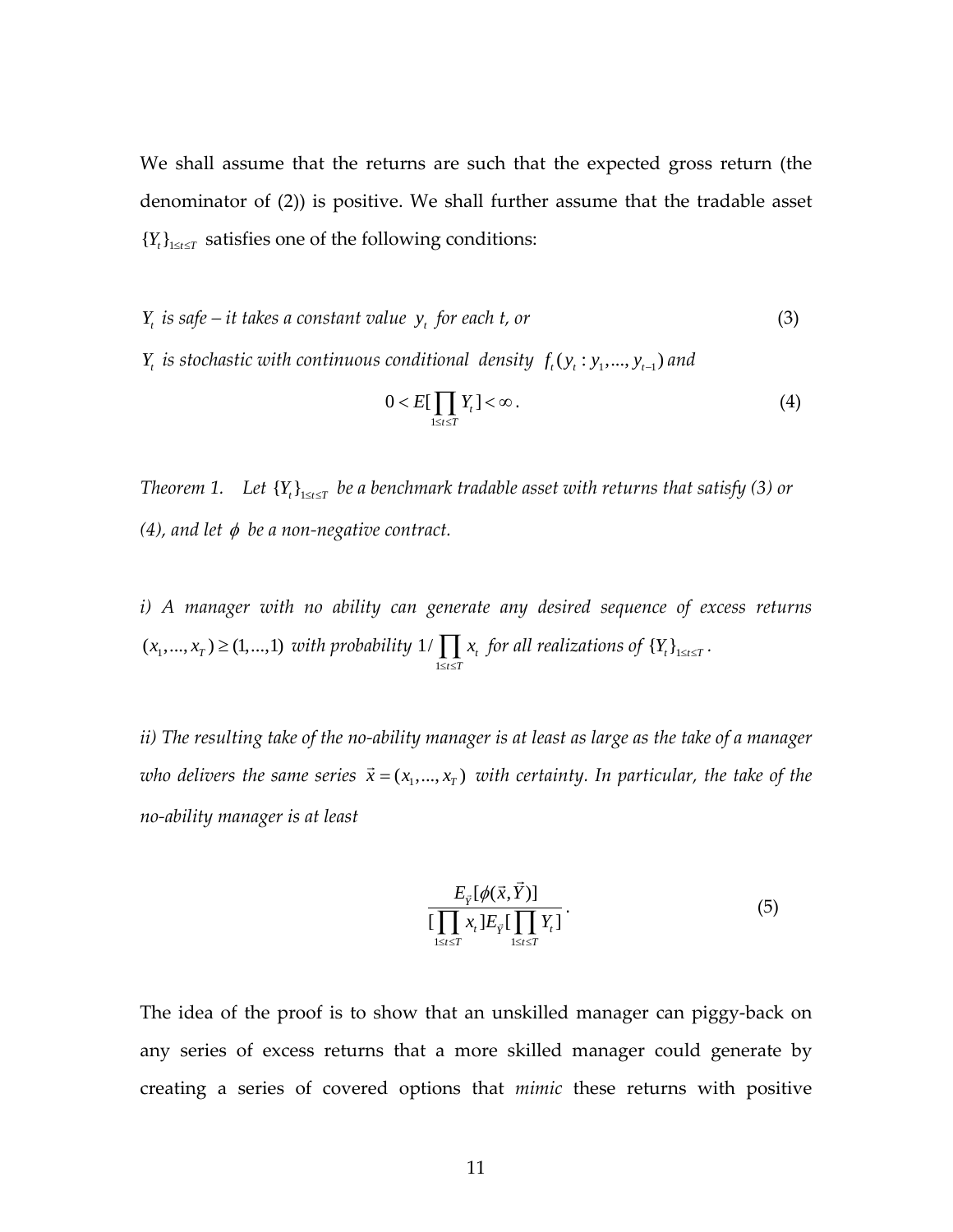probability, namely, with probability 1  $1/\prod x_i$  $t \leq T$ *x*  $\prod_{1 \leq i \leq T} x_i$ . Hence the unskilled manager gets the fees associated with these returns with probability 1  $1/\prod x_i$  $t \leq T$ *x*  $\prod_{1 \leq t \leq T} x_t$ , and furthermore this holds for all realizations of the underlying asset.

*Proof of theorem 1*. Without loss of generality assume that the initial size of the fund is  $x_0 = 1$ . Choose a *target sequence of excess returns*  $(x_1, ..., x_r) \geq (1,...,1)$ . Consider first the case where the benchmark asset  $\{Y_t\}_{1\leq t\leq T}$  is stochastic and satisfies condition (4). At the start of each period  $t \leq T$  write a binary call  $Z_t$  on the benchmark asset with strike price *s*, where *s* is chosen such that  $P[Y_t \leq s : y_1, ..., y_{t-1}] = 1/x_t$ . Such a strike price exists because, by assumption,  $Y_t$  has a continuous density conditional on the realized prior returns  $y_1, ..., y_{t-1}$ . Thus  $Z_t$ is a binary random variable satisfying

$$
Z_t = 0 \quad \text{if} \quad Y_t \leq s \quad, \quad Z_t = 1 \quad \text{if} \quad Y_t > s \quad . \tag{6}
$$

$$
E[Z_t] = 1 - 1/x_t.
$$
 (7)

We assume the manager can sell such an option for its expected value, namely,  $E[Z_t] = 1 - 1/x_t$ . Suppose the manager sells *c* calls. To cover them he has the current amount in the fund, say  $w_{t-1} > 0$  plus the proceeds from the sale of the calls,  $c(1 - 1/x_t)$ . Therefore he can sell *c* calls, where  $c(1 - 1/x_t) + w_{t-1} = c$ , which implies  $c = x_{t} w_{t-1}$ .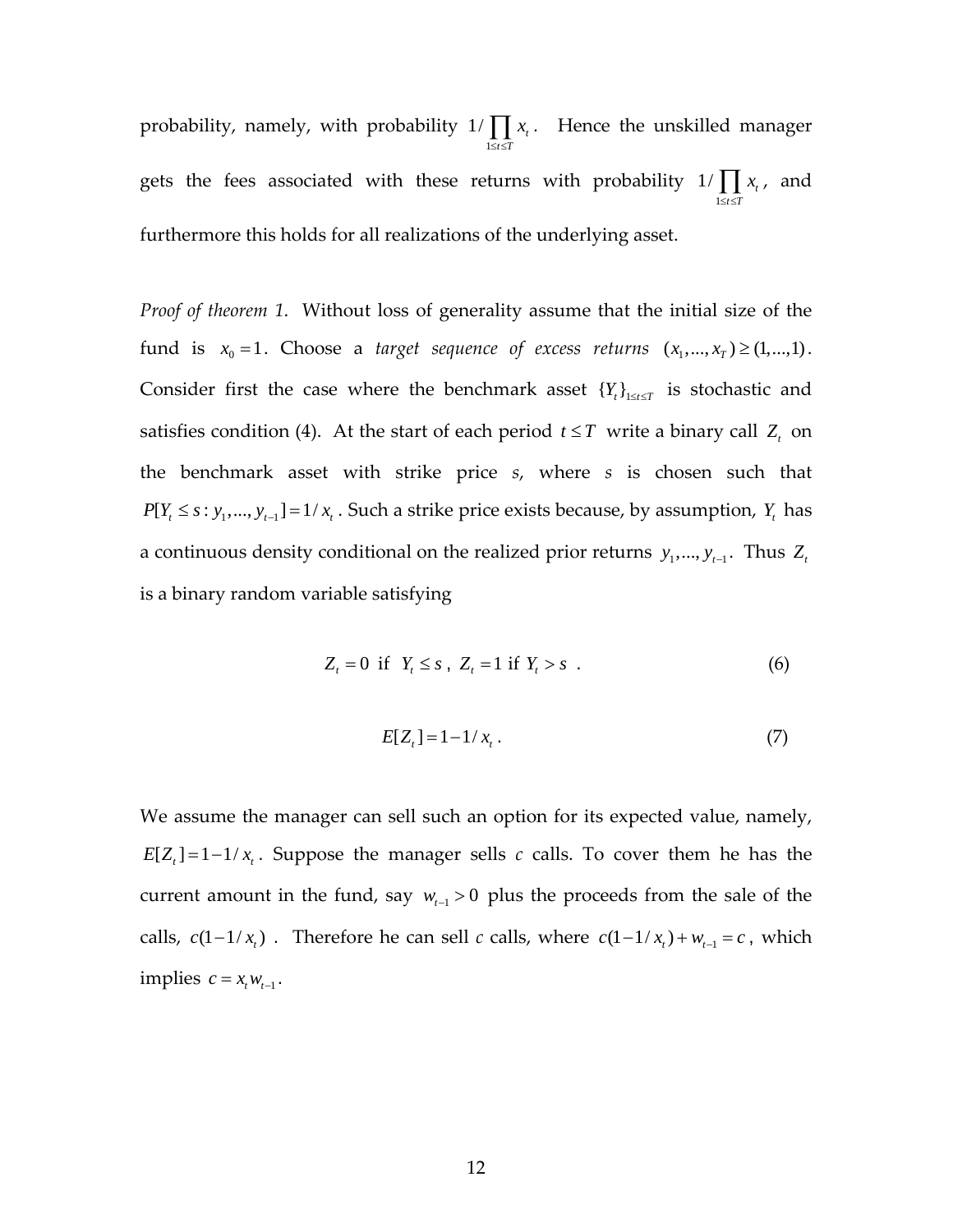It follows that, conditional on having  $w_{t-1} > 0$  at the end of period  $t-1$ , by the end of period *t* he will have  $x_t y_t w_{t-1}$  with probability  $1/x_t$  and 0 with probability 1-1/ $x_t$  for all realized values  $y_t$ .

Therefore, after *T* periods, he will have generated the sequence of excess returns  $(x_1, x_2, ..., x_T)$  with probability 1  $1/\prod x_t$  $t \leq T$ *x*  $\prod_{1 \leq t \leq T} x_t$  irrespective of the realized returns  $(y_1, ..., y_t)$  of the benchmark asset. (By assumption (4) these are all positive with probability one.) With probability 1  $1 - 1 / \prod x_t$  $t \leq T$ *x*  $-1/\prod_{1\leq i\leq T} x_i$  the fund crashes at or before period *T* and its final value is zero.

Since the contract carries no penalties for underperformance ( $\phi$  is non-negative), the manager's *expected fees are at least*

$$
E_{\vec{Y}}[\phi(\vec{x},\vec{Y})]/[\prod_{1\leq t\leq T}x_t].
$$
\n(8)

By the end of period  $T$  the manager will have generated a gross return of  $\left[\prod_{1 \leq t \leq T} x_t\right] E_{\vec{Y}}\left[\prod_{1 \leq t \leq T} Y_t\right]$  $x_{\epsilon}$   $E_{\vec{v}}$   $\Box Y_{\vec{v}}$  $\prod_{1 \leq t \leq T} x_t \cdot E_{\overline{Y}}\left[\prod_{1 \leq t \leq T} Y_t\right]$  with probability  $1/\prod_{1 \leq t \leq T}$  $1/\prod x_t$  $t \leq T$ *x*  $\prod_{1 \leq i \leq T} x_i$ , and a gross return of zero with probability 1  $1 - 1 / \prod x_i$  $t \leq T$ *x*  $-1/\prod_{1\leq i\leq T} x_i$ . Hence his expected gross return is

$$
E_{\bar{Y}}\left[\prod_{1\leq t\leq T}Y_t\right]>0\,. \tag{9}
$$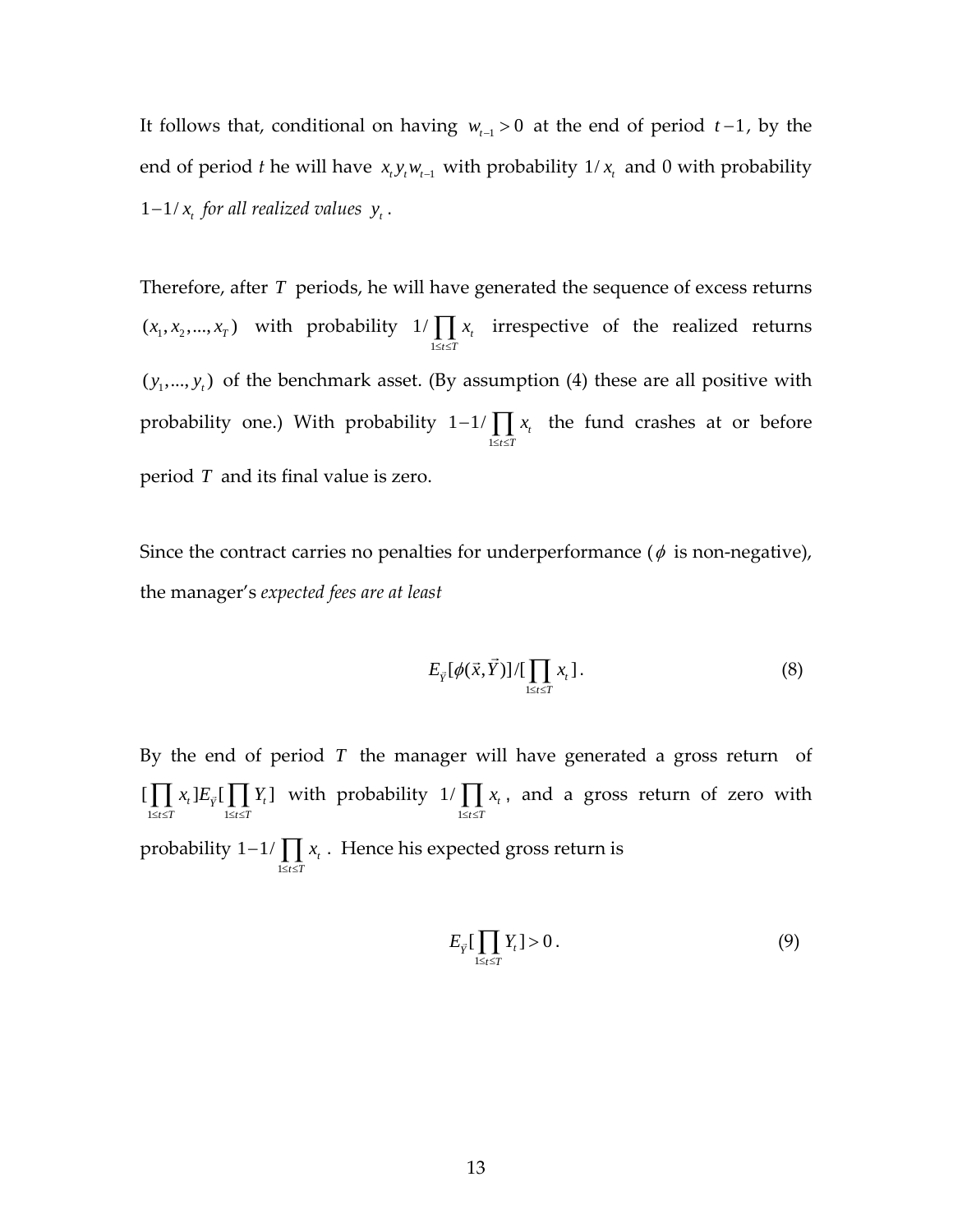It follows that the no‐ability manager's *take* is *at least* the ratio of (8) to (9), that is,

at least 
$$
\frac{E_{\vec{y}}[\phi(\vec{x}, \vec{Y})]}{\prod_{1 \leq i \leq T} x_i E_{\vec{y}}[\prod_{1 \leq i \leq T} Y_i]}
$$
, as claimed in part ii) of the theorem.

It remains to show that these conclusions hold when the benchmark asset is safe instead of stochastic. This follows by writing the binary call on *any* stochastic asset, because all that matters in this case is that the calls have the right probability distribution. They will generate the target sequence of excess returns  $(x_1, x_2, ..., x_T)$  with probability 1  $1/\prod x_i$  $t \leq T$ *x*  $\prod_{1\leq i\leq T} x_i$  , and the returns on the benchmark asset are guaranteed. This concludes the proof of theorem 1.

*Remark 1*. The type of strategy used in the proof of the theorem will be called a *piggy‐back strategy*. It allows an unskilled manager to mimic a target series of excess returns *without having the slightest idea about how a skilled manager would actually generate them.* All that is required is the ability to write binary calls on the target series.

*Remark 2*. The equivalent of a binary call can be constructed from more commonly traded options. Suppose, for example, that the manager wishes to sell a binary call that is triggered if a given index exceeds some value *s* by the end of period *t*. Instead he can go short a European call with strike price *s* and date *t* and buy another European call with the same date and a slightly higher strike price  $s + \delta$ . If the index closes below  $s$  neither call is exercised and he makes money on the spread (known as a *bull spread*). If the index closes above  $s + \delta$  he loses δ, however, *s* and δ are chosen so that the probability of this event is small.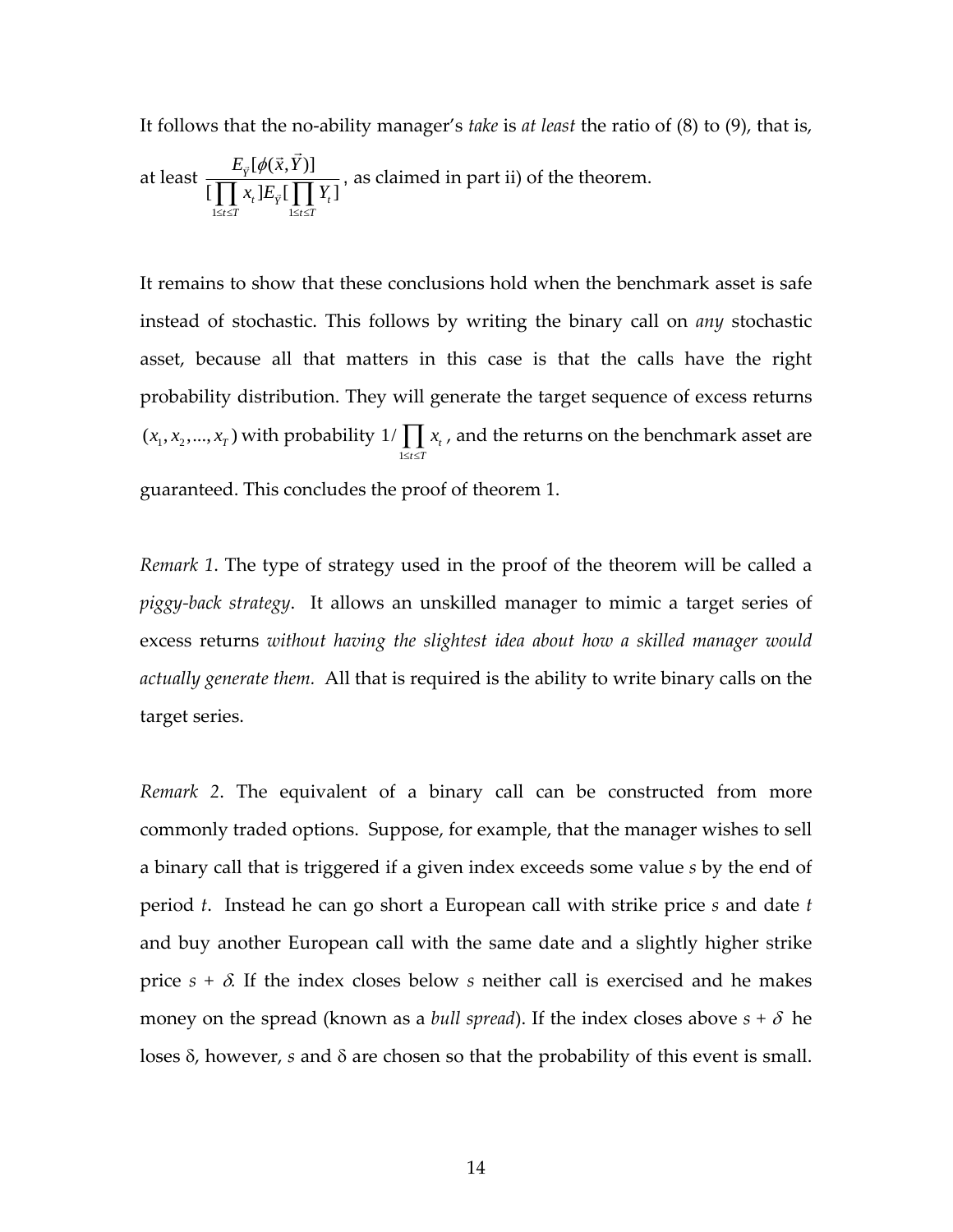(Moreover, since  $\delta$  is small the probability that the index closes between *s* and  $s + \delta$  is extremely small.)

*Remark 3*. Piggy‐backing is not the only method for generating 'fake alpha'. For example, one could take short positions in puts that are far out‐of‐the‐money, or dynamic positions that roll through a series of short-term options. The piggyback strategy has the advantage that it is particularly easy to analyze and full coverage of the option positions is never an issue.

*Remark 4.* We focused on the situation in which an unskilled manger generates fake alpha, but of course a skilled manager can use the same strategy to generate fake alpha on top of his true alpha (to pad his returns). The theorem does not address the question of how much fake alpha different types of managers (skilled and unskilled) will generate in equilibrium. To answer this question we would need to make assumptions about managers' levels of risk aversion, the wealth they hold in other assets, and (quite importantly) the effect that different levels of alpha will have on the competition for customers. An analysis of these matters would take us too far afield here. The key point established by the theorem is to show that a manager can look very good for a long period of time without having any skill. Skilled managers can do even better.

*Remark 5.* The theorem also shows that a piggy‐back strategy can result in high expected earnings. To appreciate the magnitude of the effect, consider a skilled manager who can generate excess returns  $\alpha$  = .03 every year for ten years in a row. Let *M* be the total expected monetary fee to such a manager under the contract. Then the skilled manager's *take* is  $M / [(1.03)^{10} R] = .74 M / R$ , where

15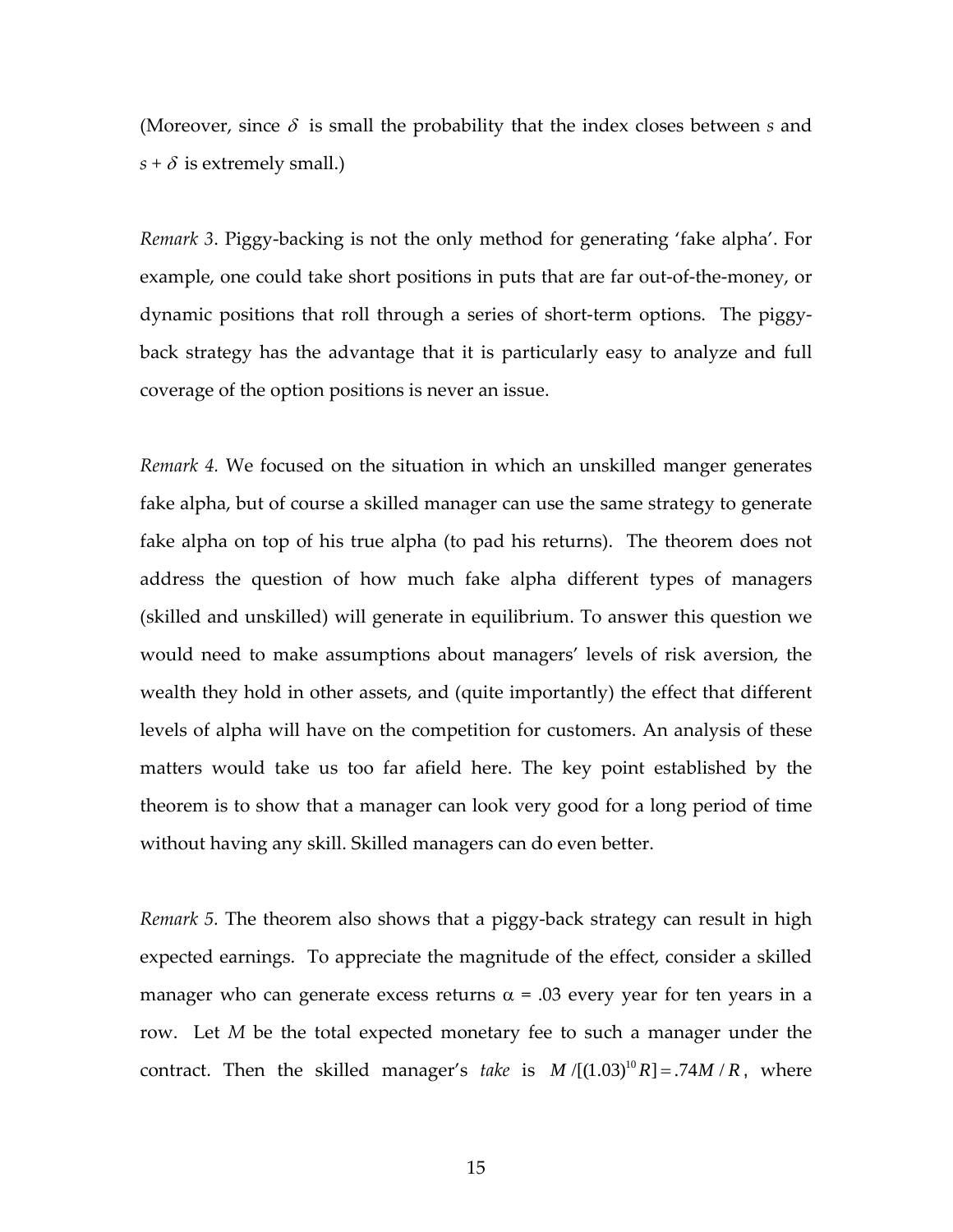$Y_{\vec{Y}}\left[\prod_{1\leq t\leq T} Y_t\right]$  $R = E_{\vec{v}}\begin{bmatrix} \phantom{a} \phantom{a} \end{bmatrix} Y$  $=E_{\vec{Y}}[\prod_{1\leq i\leq T}Y_i]$  is the expected gross return of the benchmark asset over the period. Theorem 1 shows that an unskilled manager with the same size fund initially can get *at least* .74*M* in expectation, and he gets even more if the fees are positive when the fund crashes. Since in reality he is unable to generate excess returns, in expectation his gross return is exactly *R*. Hence his take is bounded below by *.74M/R*, which is the same as for the skilled manager.

More generally, suppose that  $M(\alpha, T)$  is the expected monetary reward to a manager of ability  $\alpha$  over *T* periods under a given contract  $\phi$ . An unskilled manager who mimics this "alpha" will not be exposed in *T* periods with probability  $(1 + \alpha)^{-T}$ . Hence such a manager earns, in expectation, at least  $M(\alpha, T)/(1+\alpha)^T$ . Table 1 shows how the probability of not being exposed varies with  $\alpha$  and  $T$ .

| $\alpha$ | $T=5$ | $T = 10$ | $T=20$ |
|----------|-------|----------|--------|
| .01      | 95%   | 91%      | 82%    |
| .03      | 86    | 74       | 55     |
| .05      | 78    | 61       | 38     |
| .10      | 62    | 39       | 15     |
| .20      | 40    | 16       | 3      |

**Table 1.** Probability that a piggy-back strategy is not exposed for various values of  $\alpha$  and  $T$ . (All probabilities rounded to the nearest whole percent.)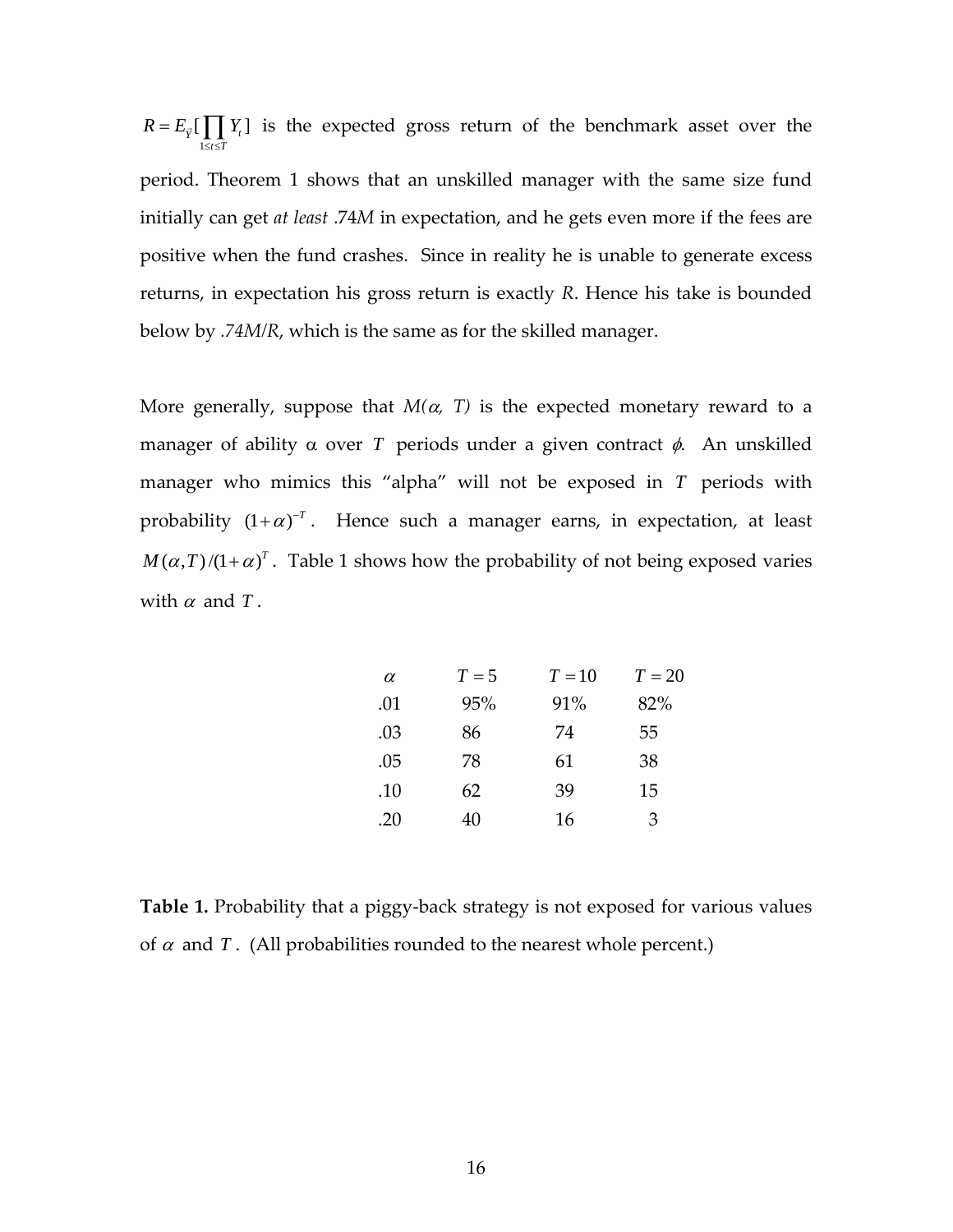*Remark 6*. The *length* of the reporting period is immaterial to the results in theorem 1 or table 1. Suppose, for example, that managers were required to report their returns at the end of each day instead of at the end of each year. A manager who can generate excess returns of  $\alpha$  per year can, on average, generate excess returns of *per day* equal to  $(1+\alpha)^{1/365} - 1 \approx \alpha/365$ . An unskilled manager can mimic each of these daily returns with probability  $(1+\alpha)^{-1/365}$ . Hence, over *T* years, the unskilled manager can mimic this series with probability  $(1 + \alpha)^{-T}$ just as before.

### **4. Restructuring the incentives**

We now consider whether the difficulty can be corrected by restructuring the manager's incentives. There are two separate problems that a properly designed incentive scheme needs to address. The first is how to align the interests of the manager and the investors more closely. The second is how to distinguish between skilled and unskilled managers. The former is the *alignment problem* whereas the second is the *separation problem*.

The alignment problem is a standard one in the theory of contracts, and can be addressed in several ways: a) by rewarding the manager only on the basis of final total returns; b) by forcing the manager to hold an equity stake; c) by levying penalties for underperformance. We shall consider each of these remedies in turn. A basic conclusion is that, while they partially alleviate the alignment problem, they do not solve the separation problem: under almost any arrangement, unskilled managers will be able to piggy‐back on the rewards of skilled ones to some extent.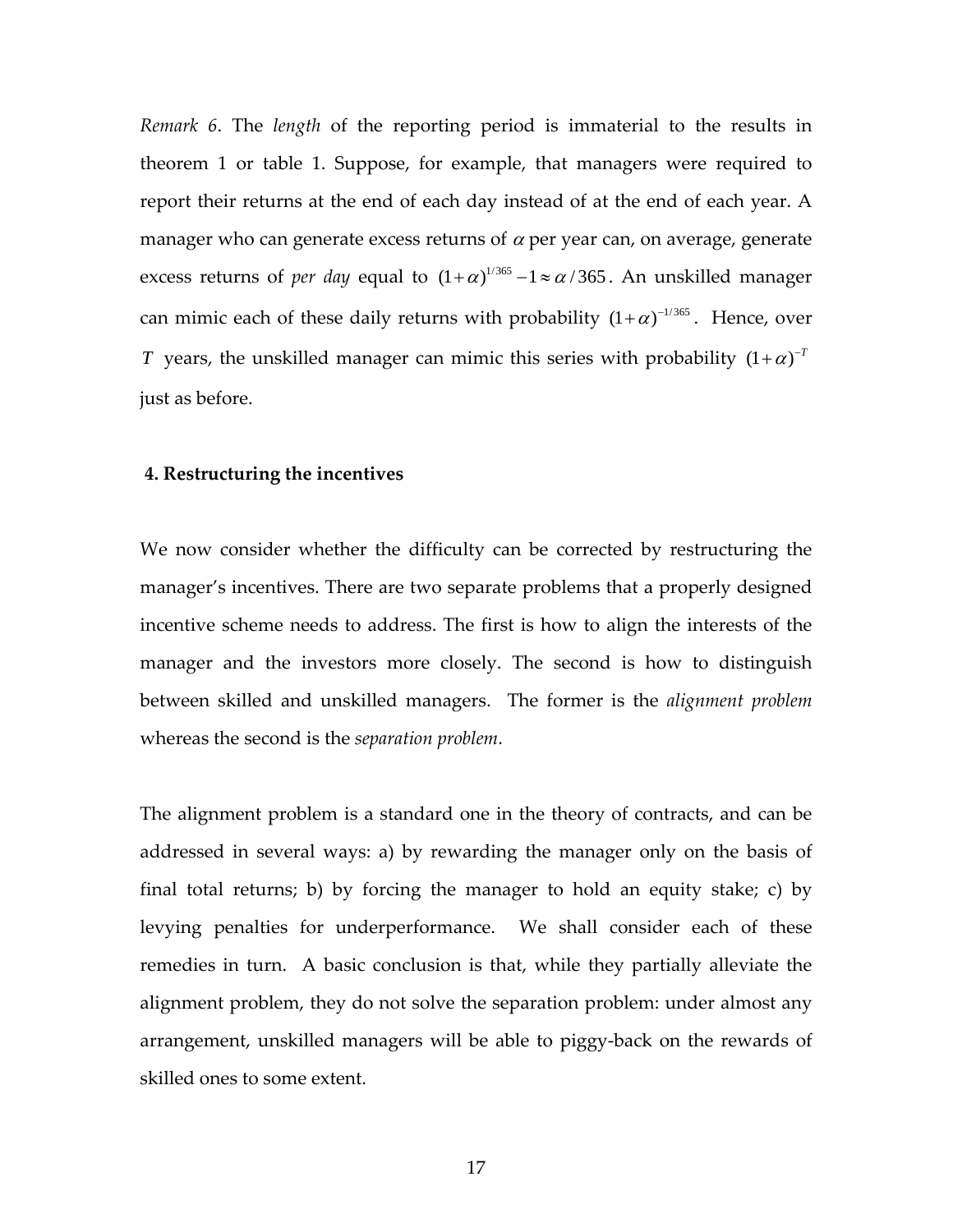#### *a) Payments based on final returns*

One possibility is to make the manager's payments depend only on the gross return achieved by the final period 1  $T = \prod_i \lambda_t y_t$  $t \leq T$  $R_r = \prod x_i y$  $=\prod_{1\leq t\leq T} x_{t}y_{t}$ . Let us therefore assume that the contract takes the form 1  $(\vec{x}, \vec{y}) = g(\prod x_t y_t)$  $t \leq T$  $\phi(\vec{x}, \vec{y}) = g(\prod x_i y_i)$  $(\vec{x}, \vec{y}) = g(\prod_{1 \leq i \leq T} x_i y_i)$  for some nonnegative, monotone increasing function  $g(·)$ . To separate the skilled from the unskilled, we need the payments to be zero whenever 1  $\frac{1}{t} \leq 1$  $t \leq T$ *x*  $\prod_{1 \leq i \leq T} x_i \leq 1$ . However, this means that an unskilled manager can make at least

$$
\max_{\vec{x}} E_{\vec{Y}}[g(\prod_{1 \leq t \leq T} x_t Y_t)] / \prod_{1 \leq t \leq T} x_t.
$$
 (10)

This may still represent an enormous potential payoff with relatively little risk. For example, suppose that the fee is 20% of the gross excess return at the end of ten years. Suppose also that the expected value of the benchmark asset doubles in that time. If *F* is the initial fund size, a manager who fakes a 3% annual excess return will get .138*F* with probability 74% and 0 with probability 26%; moreover the costs of setting up the scheme are negligible. The optimum level of fake alpha will obviously depend on the manager's risk aversion, discount rate, and so forth. However, as is standard in these settings, a manager will typically fake some level of alpha no matter how risk averse he is. Furthermore, risk aversion is not the only relevant consideration: by faking still higher levels of alpha he may be able to pull in more investors. We shall not attempt to model this effect explicitly; it suffices to note that it is an additional motivation that can seriously undercut any deferred payment scheme.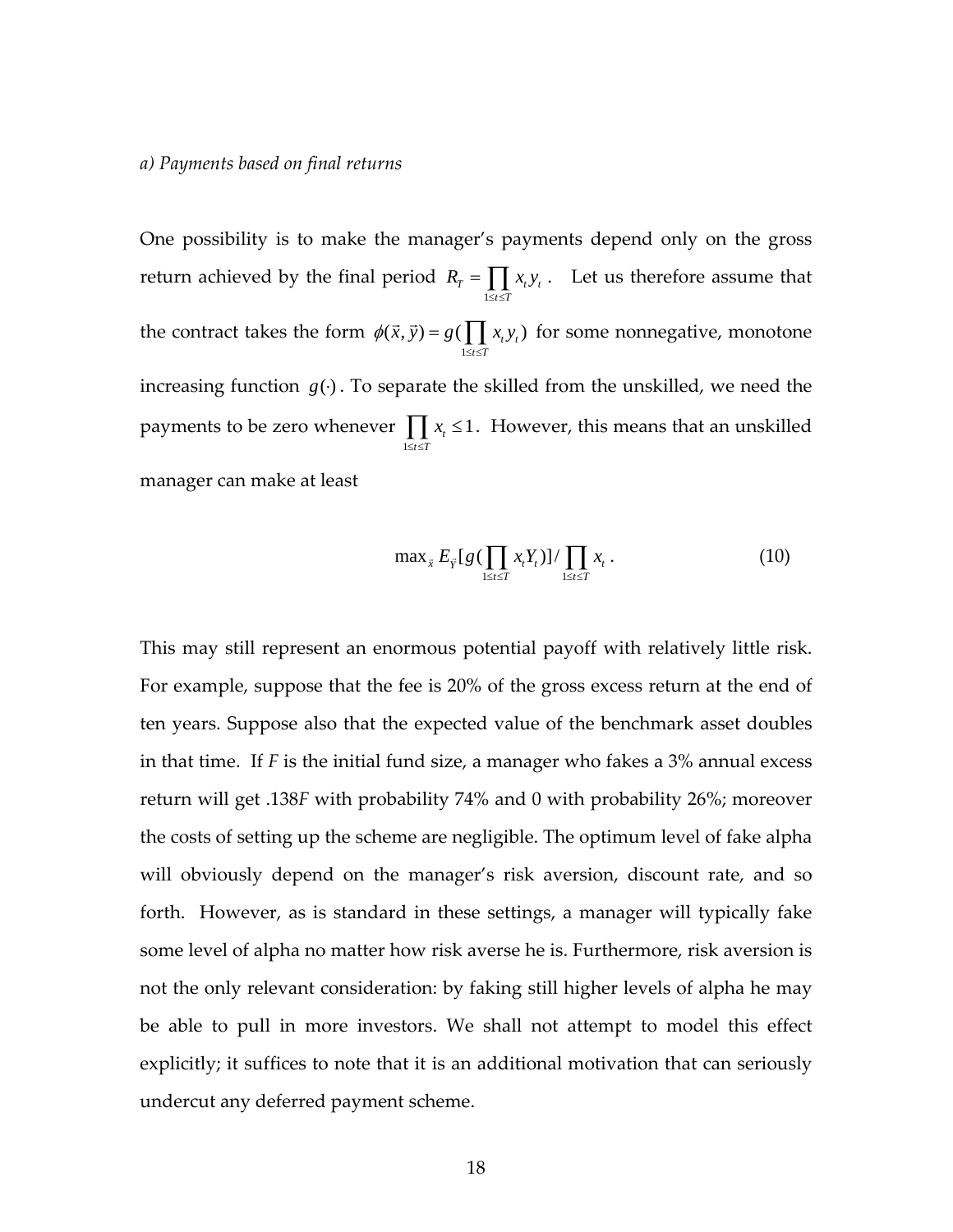#### b) *Require the manager to hold an equity stake in the fund*

Suppose that the fund manager is required to hold an equity stake in the fund. Let  $\theta \in (0,1)$  be the proportion of the fund's value that he is required to hold during the fund's lifetime *T* . We begin by noting that this requirement is easy to undermine, because the manager can always take positions in the derivatives market that effectively offset the gains and losses generated by his share of the fund. However, even if such offsetting positions can be prohibited, the requirement does not do much to solve the piggyback problem.

For notational simplicity we shall consider the case of a safe benchmark asset that generates a fixed stream of returns  $\vec{y}$  and drop them from the notation. Thus we shall write the fees in the form  $\phi(\vec{x})$ , where  $\vec{x} = (x_1, x_2, ..., x_T)$  is a series of excess returns over *T* years. A skilled manager who generates these returns with certainty will have final wealth (per dollar initially in the fund) equal to the

$$
\theta \prod_{1 \leq t \leq T} x_t + (1 - \theta) \phi(\vec{x}). \tag{11}
$$

The piggy‐back theorem shows that an unskilled manager can generate this same series with probability 1  $1/\prod x_{t}$  $t \leq T$ *x*  $\prod_{1 \leq i \leq T} x_i$ . His expected wealth at the end of the period is composed of two parts: the expected value of his own stake before fees, which is exactly  $\theta$  (because in expectation he cannot generate excess returns); and the expected fees from the investors, which amount to 1  $(1 - \theta) \phi(\vec{x}) / \prod x_t$  $t \leq T$  $\theta$ ) $\phi(\vec{x})$  /  $\parallel$  x  $(-\theta)\phi(\vec{x})/\prod_{1\leq i\leq T}x_i$ . Hence the unskilled manager's expected end‐wealth, per dollar of initial fund value, is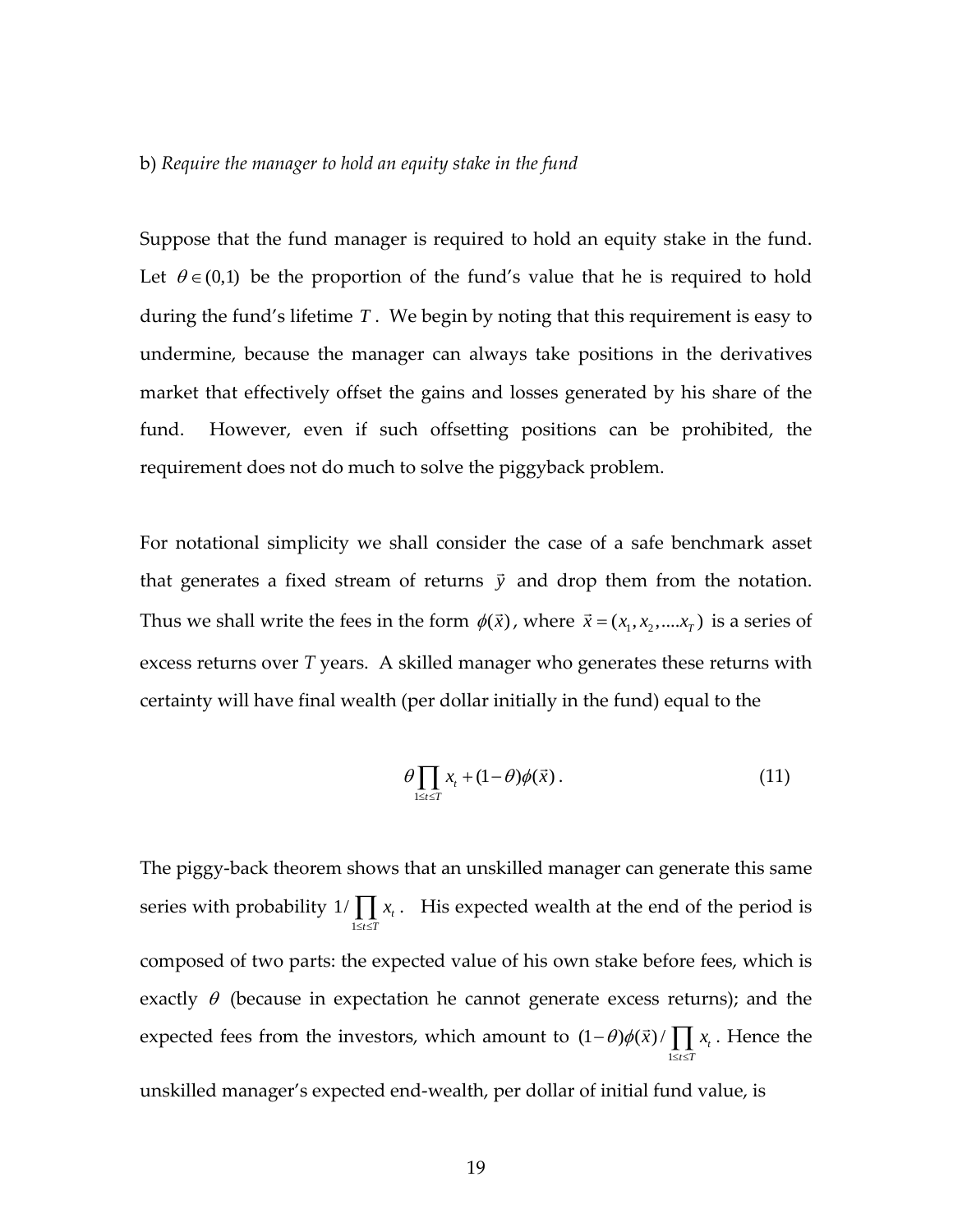$$
\theta + (1 - \theta)\phi(\vec{x}) / \prod_{1 \leq t \leq T} x_t \,. \tag{12}
$$

It follows from (11) and (12) that the *ratio* of the unskilled to the skilled manager's end‐wealth is 1  $1/\prod x_{t}$  $t \leq T$ *x*  $\prod_{1 \leq i \leq T} x_i$ , which is the same as the ratio of their earnings when they are not required to hold an equity stake. As in case a), risk aversion and competition for customers may modify the excess returns that an unskilled manager wishes to target, but it does not alter the conclusion that such a scheme is not much of a deterrent.

### *c) Assess penalties for underperformance*

Theoretically this is the most satisfactory approach, but it still does not solve the problem. As before we shall assume a safe benchmark asset and drop the  $y_t$ 's from the notation. Consider a contract  $\phi(\vec{x})$  that calls for negative payments for some sequences  $\vec{x}$  that deliver sub-normal returns. We do not need to specify which returns trigger negative payments, but we will assume that the *largest penalty* that could ever arise is  $\delta$  per dollar of the fund's initial value. The payments must be enforceable, so the manager must put  $\delta$  in escrow until the end of period *T* .

Consider some series of returns  $\vec{x} = (x_1, x_2, \dots, x_T)$  that can be generated with certainty by a skilled manager. Conditional on this realization of returns, the skilled manager's end-wealth, per dollar of initial fund size, is  $\delta + \phi(\vec{x})$ . He realizes, however, that if he had not opened the fund to investors, but simply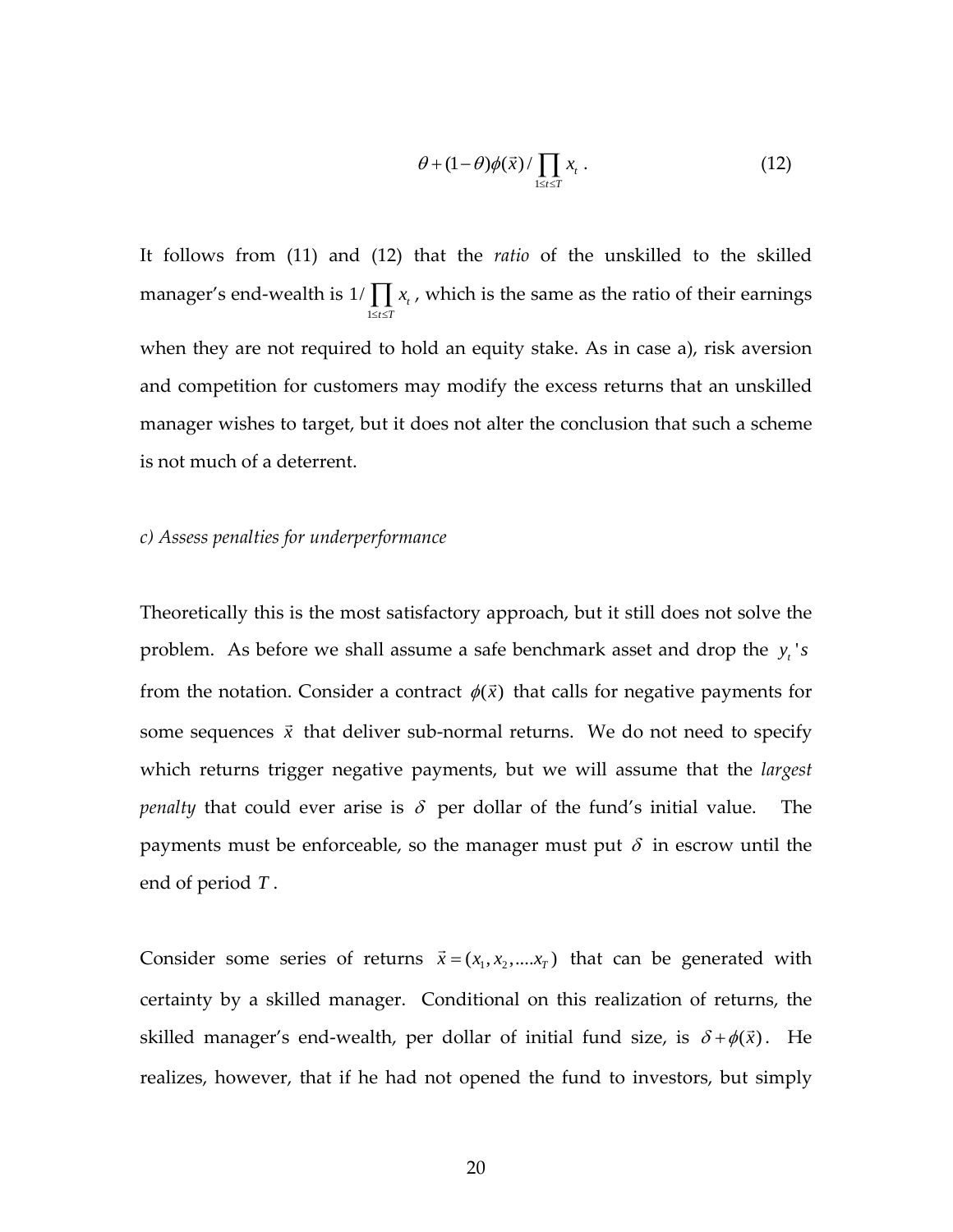applied his skills to the amount held in escrow  $(\delta)$ , he would have had 1 *t*  $t \leq T$ δ *x*  $\prod_{1\leq t\leq T} x_{_t}$  . Therefore his participation constraint is

$$
\phi(\vec{x}) > \delta(\prod_{1 \le t \le T} x_t - 1) \tag{13}
$$

Now consider an unskilled manager who piggy-backs on the sequence  $\vec{x}$ . His expected end‐wealth, per dollar of initial fund size, is

$$
\phi(\vec{x})/\prod_{1\leq t\leq T}x_{t}-\delta(1-1/\prod_{1\leq t\leq T}x_{t}).
$$
\n(14)

Since he does not know how to generate excess returns in reality, and the piggy‐ back strategy is essentially costless, his participation constraint (assuming risk neutrality) is

$$
\phi(\vec{x})/\prod_{1\leq t\leq T}x_t > \delta(1-1/\prod_{1\leq t\leq T}x_t).
$$
\n(15)

It follows that *any contract with penalties that keeps out the unskilled risk neutral managers keeps out all the skilled managers as well.*

# **5. Discussion**

In this paper we have shown how easy it is to mimic a series of excess returns without being able to generate such returns in expectation. It suffices to place a series of bets, each of which generates a modest excess return with high probability and a large loss with low probability. As long as the excess returns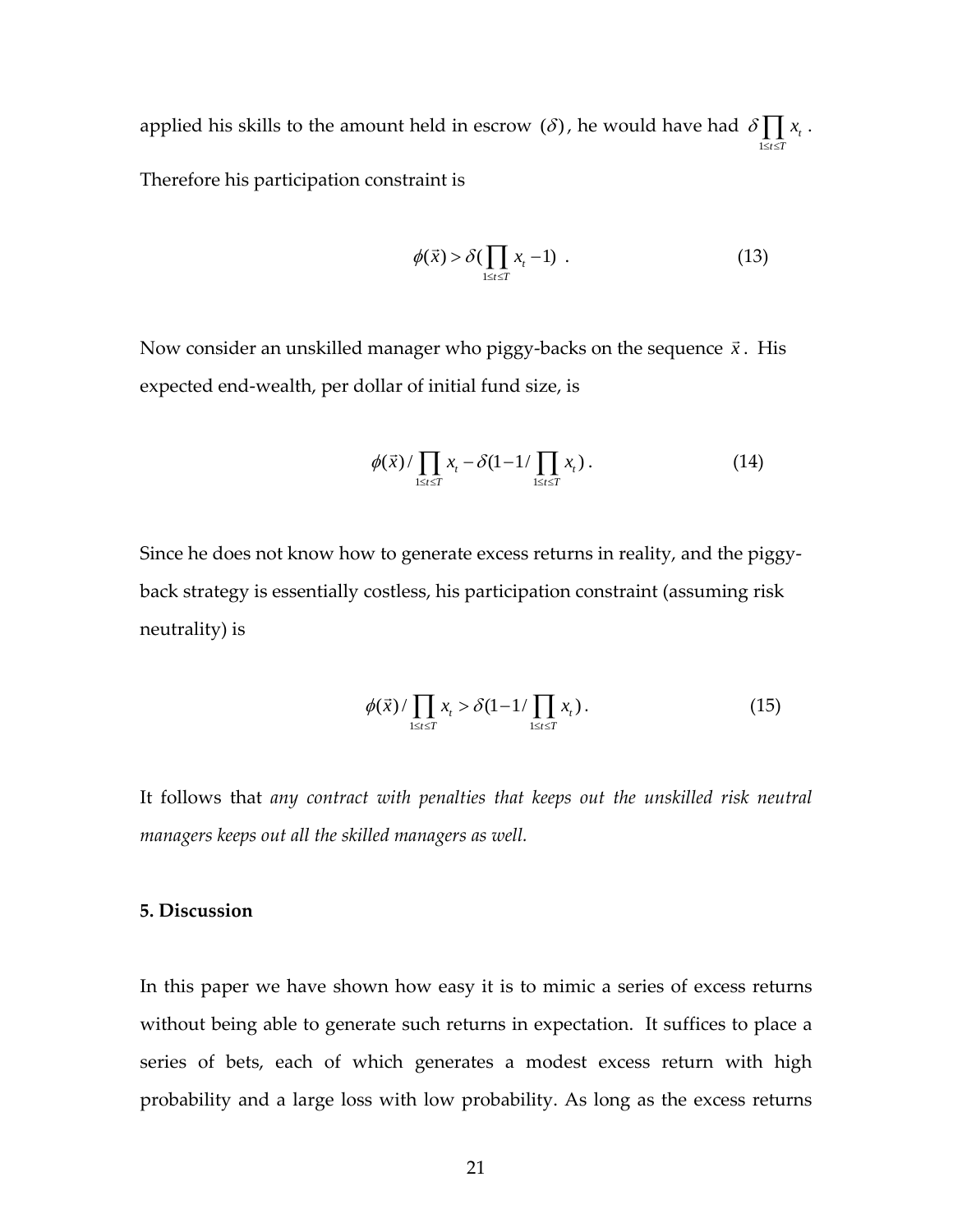are not too excessive, and the series not too long, the probability of being exposed is low. Furthermore, it is essentially impossible to design an incentive scheme that keeps out people who are pursuing such strategies (either unwittingly or by design) without keeping out everybody.

We draw two conclusions. First, it is extremely difficult for investors to tell whether a given series of excess returns was generated by superior skill, by mere luck, or by duplicity. Second, because it is easy to fake excess returns and earn a lot of money in the process, mediocre managers and con artists could be attracted to the market. The situation is analogous to an automobile 'lemons' market with the added feature that 'lemons' can be manufactured at will (Akerlof, 1970). Indeed, it is analogous to a car market with the following characteristics: i) every car is one of a kind; ii) the car's engine is locked in a black box and no one can see how it works (it's not protected under patent law); iii) anyone can cobble together a car that delivers apparently superior performance for a period of time and then breaks down completely. In such a case one would expect the price of cars ‐‐ both good and bad – to collapse, because buyers cannot tell the difference between them. A similar fate may await the hedge fund industry unless ways are found to make their functioning more transparent.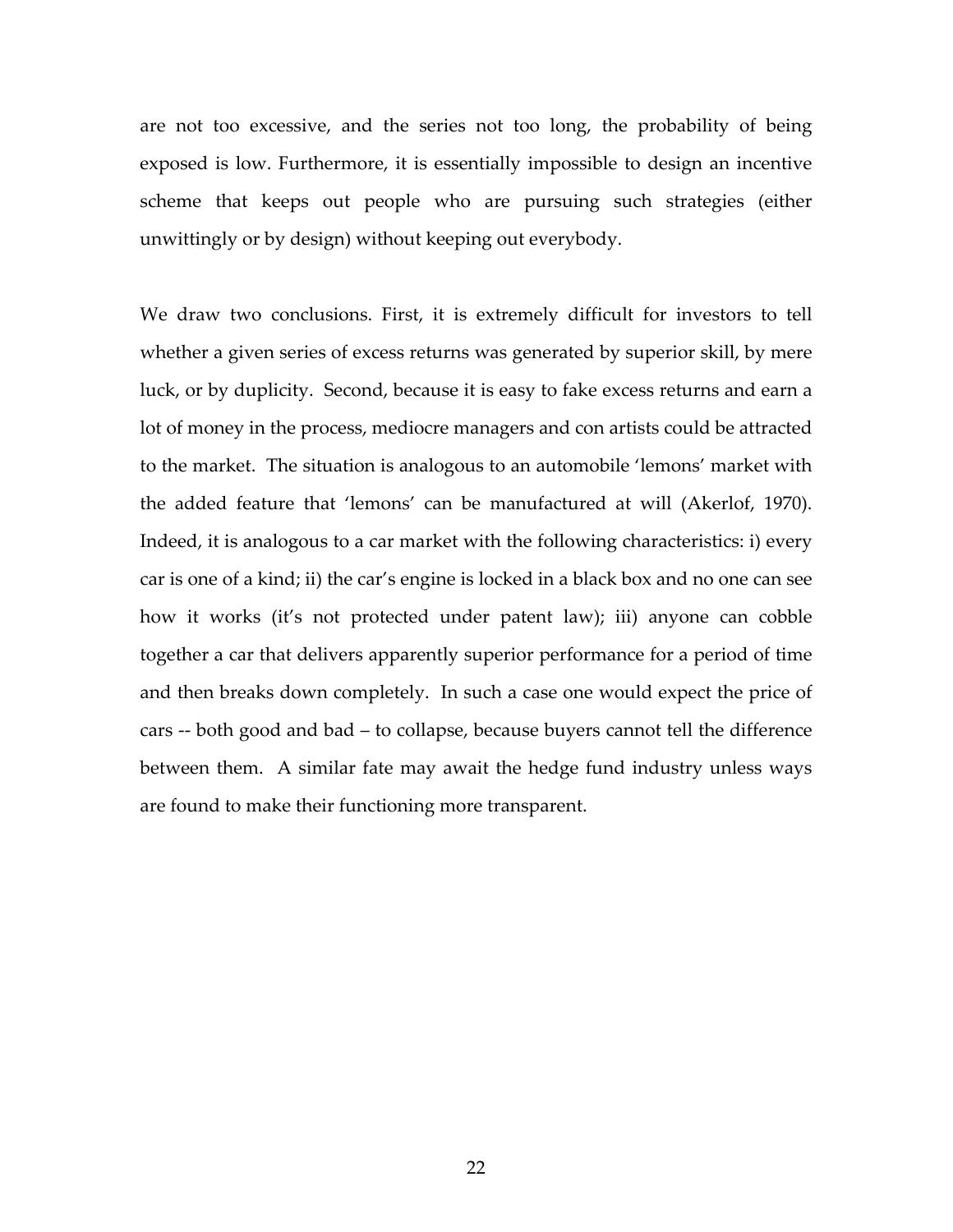### **References**

Ackermann, Carl, Richard McEnally, and David Ravenscraft. 1999. "The performance of hedge funds: risk, return, and incentives," *Journal of Finance*, 54: 833‐874.

Agarwal, Vikas, and Narayan Y. Naik. 2004. "Risks and portfolio decisions involving hedge funds," *Review of Financial Studies* 17: 63‐98.

Akerlof, George. 1970. " The market for 'lemons': quality uncertainty and the market mechanism," *Quarterly Journal of Economics*, 84: 488‐500.

Carpenter, Jennifer, 1998. "The optimal dynamic investment policy for a fund manager with an incentive fee," Department of Finance, New York University.

Hodder, James E. and Jens Carsten Jackwerth. 2005. "Incentive contracts and hedge fund management," Finance Department, School of Business, University of Wisconsin‐Madison.

Ibbotson, Roger G., and Peng Chen. 2006. "The A,B,Cs of hedge funds: alphas, betas, and costs," International Center for Finance, Yale University.

Lo, Andrew W. 2001. "Risk management for hedge funds: introduction and overview," *Financial Analysts' Journal*, November/December Issue: : 16‐33.

Malkiel, Burton G., and Atanu Saha. 2005. " Hedge funds: risks and returns," *Financial Analysts Journal*, November/December Issue.